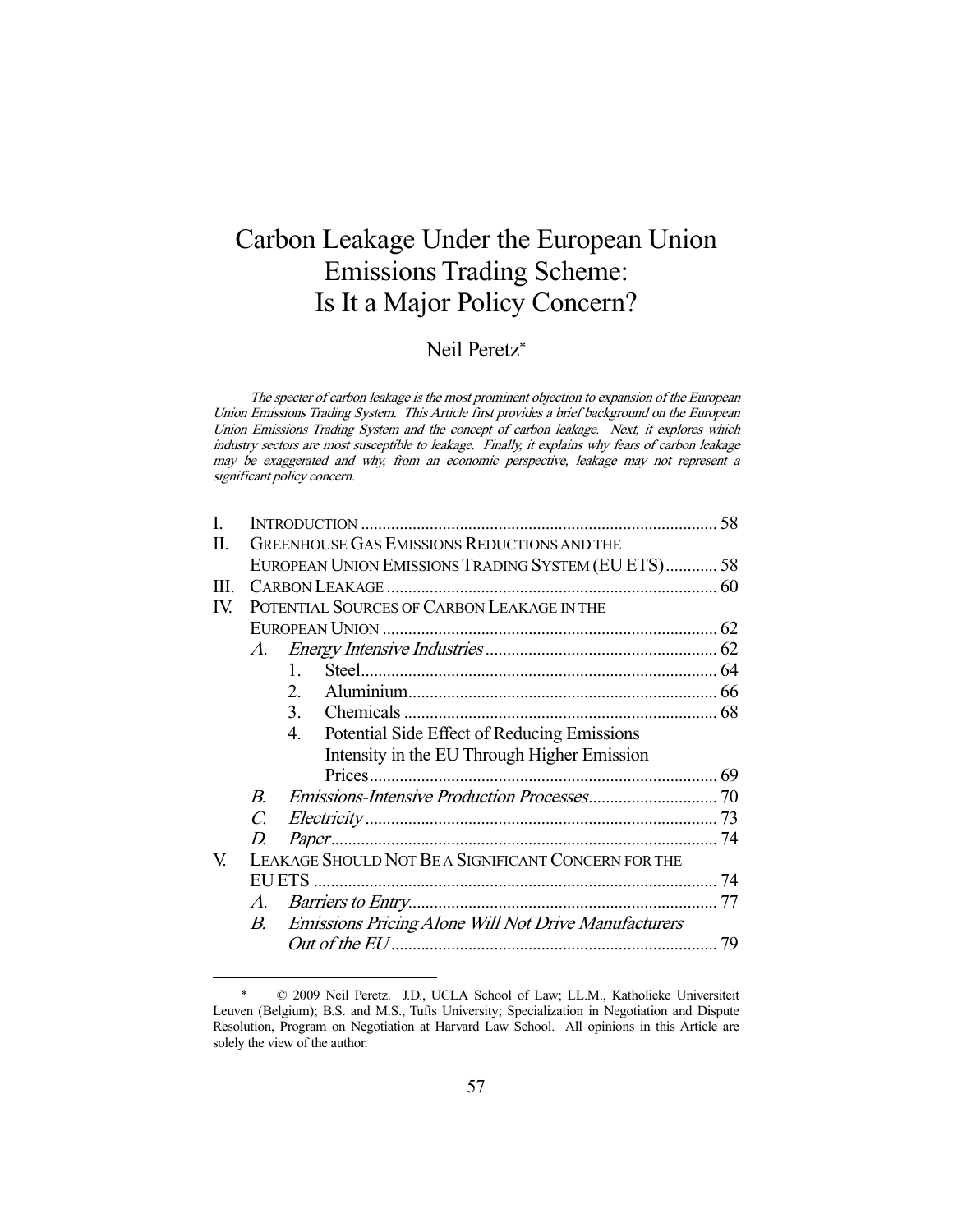| 58  |             | TULANE ENVIRONMENTAL LAW JOURNAL [Vol. 23:57        |    |
|-----|-------------|-----------------------------------------------------|----|
|     | C.          | Controlling Emissions Can Create New Jobs and       |    |
|     |             | <i>Profits</i>                                      |    |
|     | D.          | Projections of Carbon Leakage Fail To Account for   |    |
|     |             |                                                     |    |
|     | E.          | Manufacturing in Developing Countries May Still     |    |
|     |             |                                                     |    |
|     | $F_{\cdot}$ | Increased Offshore Production Is Driven by Growth   |    |
|     |             |                                                     |    |
| VI. |             | OTHER REASONS FOR CAUTION IN CREATING POLICIES TO   |    |
|     |             |                                                     |    |
|     | A.          | Carbon Leakage Is Often Addressed with              |    |
|     |             |                                                     |    |
|     | B.          | Carbon Leakage Will Only Occur If No Global Climate |    |
|     |             | Deal Is Reached                                     |    |
|     | $C_{\cdot}$ | An Economic Slowdown Creates an Emissions           |    |
|     |             |                                                     | 90 |
|     |             |                                                     |    |

## I. INTRODUCTION

-

 The goal of this Article is to evaluate whether there is a significant risk of carbon leakage from the European Union Emissions Trading System. The Article will first provide a brief background on the European Union Emissions Trading System and the concept of carbon leakage. Next, it will explore which industry sectors are most susceptible to leakage. Finally, it will explain why fears of carbon leakage may be exaggerated and, why, from an economic perspective,<sup>1</sup> leakage may not represent a significant policy concern.

## II. GREENHOUSE GAS EMISSIONS REDUCTIONS AND THE EUROPEAN UNION EMISSIONS TRADING SYSTEM (EU ETS)

 The Kyoto Protocol was ratified by 141 nations and entered into force in  $2005$ , setting binding greenhouse gas (GHG) emissions

 <sup>1.</sup> It should be noted that this Article does not delve into the political ramifications of carbon leakage policies and whether politicians should acquiesce to certain groups with disproportionate political influence who are seeking government carbon emissions credits/allowances under the pretext of carbon leakage.

 <sup>2.</sup> Shankar Vedantam, Kyoto Treaty Takes Effect Today; Impact on Global Warming May Be Largely Symbolic, WASH. POST, Feb. 16, 2005, at A04; see also U.N. Framework Convention on Climate Change [UNFCCC], Kyoto Protocol, http://unfccc.int/kyoto\_protocol/ items/2830.php (last visited Aug. 30, 2009).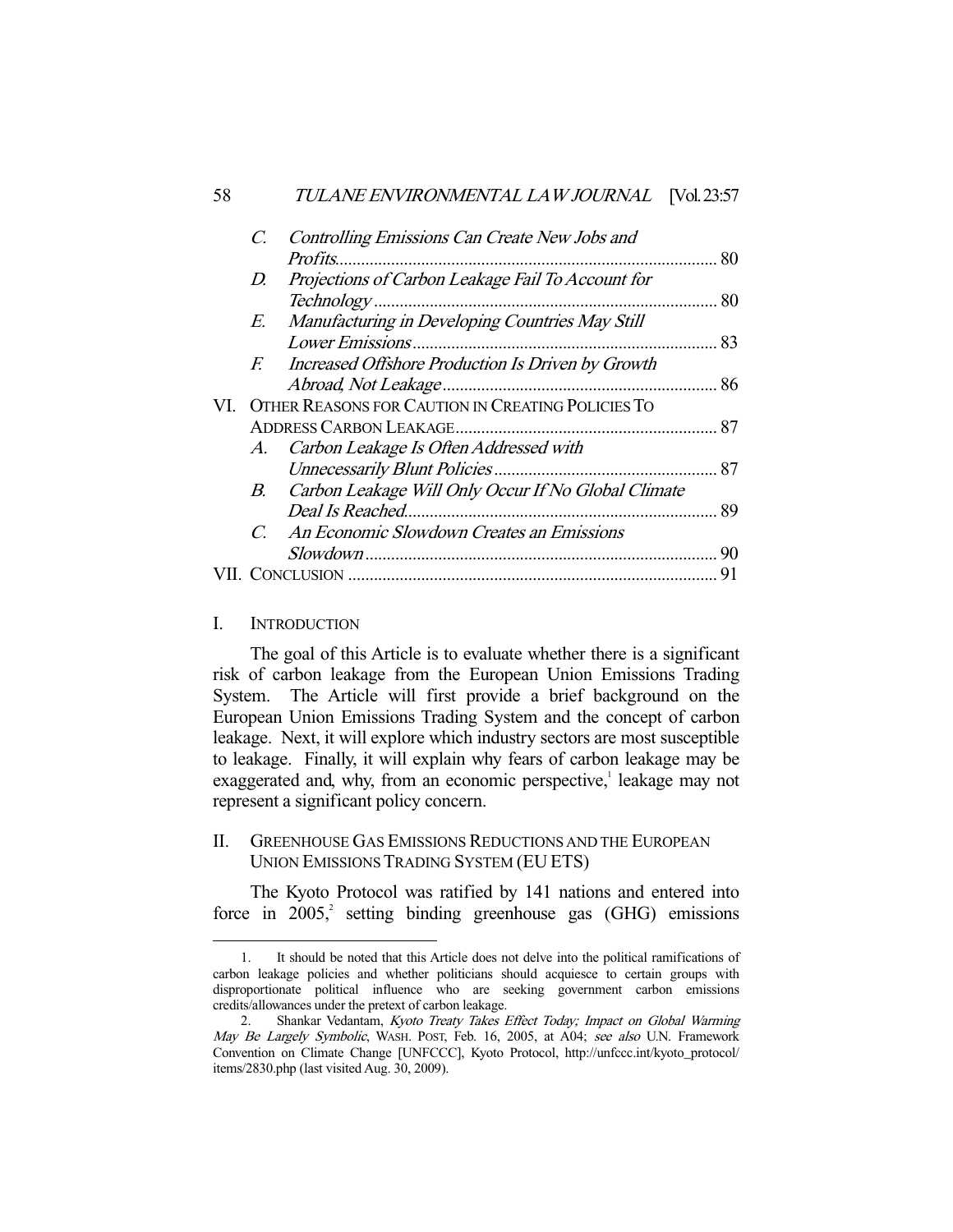reduction targets for 37 industrialized countries and the European community. Because the vast majority (approximately 80%) of greenhouse gas emissions are composed of carbon dioxide  $(CO<sub>2</sub>)$ ,<sup>3</sup> greenhouse gas emissions are often called "carbon emissions."4 Developing countries were exempted from these emissions reduction targets under the theory that the limits would impede their economic development.<sup>5</sup>

 Greenhouse gases change the earth's climate by "prevent[ing] heat [in the earth's atmosphere] from escaping to space, somewhat like the glass panels of a greenhouse."6 "Most of the warming in recent decades is very likely the result of [emissions from] human activities" created by "the burning of fossil fuels, such as coal and oil, and deforestation." The Intergovernmental Panel on Climate Change (IPCC), a nongovernmental organization established by the United Nations Environmental Programme and the World Meteorological Organization, projects that a failure to slow climate change by reducing greenhouse gas emissions will lead to increased drought, potential extinction of up to 30% of plant and animal species, flooding of coastal areas inhabited by millions, and increased deaths, disease, and injury due to heat waves, floods, storms, fires, droughts, and higher concentrations of ground-level ozone.<sup>8</sup>

 The European Union (EU) signed the Kyoto Protocol "collectively as a bubble or aggregate commitment, retaining the right to allocate national responsibility for the reductions among themselves."<sup>9</sup> To comply with the Protocol, the EU capped greenhouse gas emissions for certain sectors of the economy and launched an Emissions Trading Scheme (the EU ETS) beginning in January 2005.<sup>10</sup> The EU ETS "is the

 <sup>3.</sup> U.S. CLIMATE CHANGE TECH. PROGRAM, RESEARCH AND CURRENT ACTIVITIES 21 (Nov. 2003), available at http://www.climatetechnology.gov/library/2003/currentactivities/car24 nov03.pdf.

 <sup>4.</sup> For this reason, this Article will use the phrase "greenhouse gas emission" and "carbon emission" interchangeably; however, any reference to carbon emissions is intended to also encompass non-CO<sub>2</sub> greenhouse gas emissions.

 <sup>5.</sup> Vedantam, supra note 2.

 <sup>6.</sup> U.S. EPA, Climate Change: Basic Information, http://www.epa.gov/climatechange/ basicinfo.html (last visited Aug. 30, 2009).

 <sup>7.</sup> Id.

<sup>8.</sup> M.L. Parry et al., Summary for Policymakers, in CLIMATE CHANGE 2007: IMPACTS, ADAPTATION AND VULNERABILITY: CONTRIBUTION OF WORKING GROUP II TO THE FOURTH ASSESSMENT REPORT OF THE INTERGOVERNMENTAL PANEL ON CLIMATE CHANGE 7-22 (2007).

<sup>9.</sup> SONIA LABATT & RODNEY R. WHITE, CARBON FINANCE: THE FINANCIAL IMPLICATIONS OF CLIMATE CHANGE 141 (2007).

 <sup>10.</sup> Id. at 17.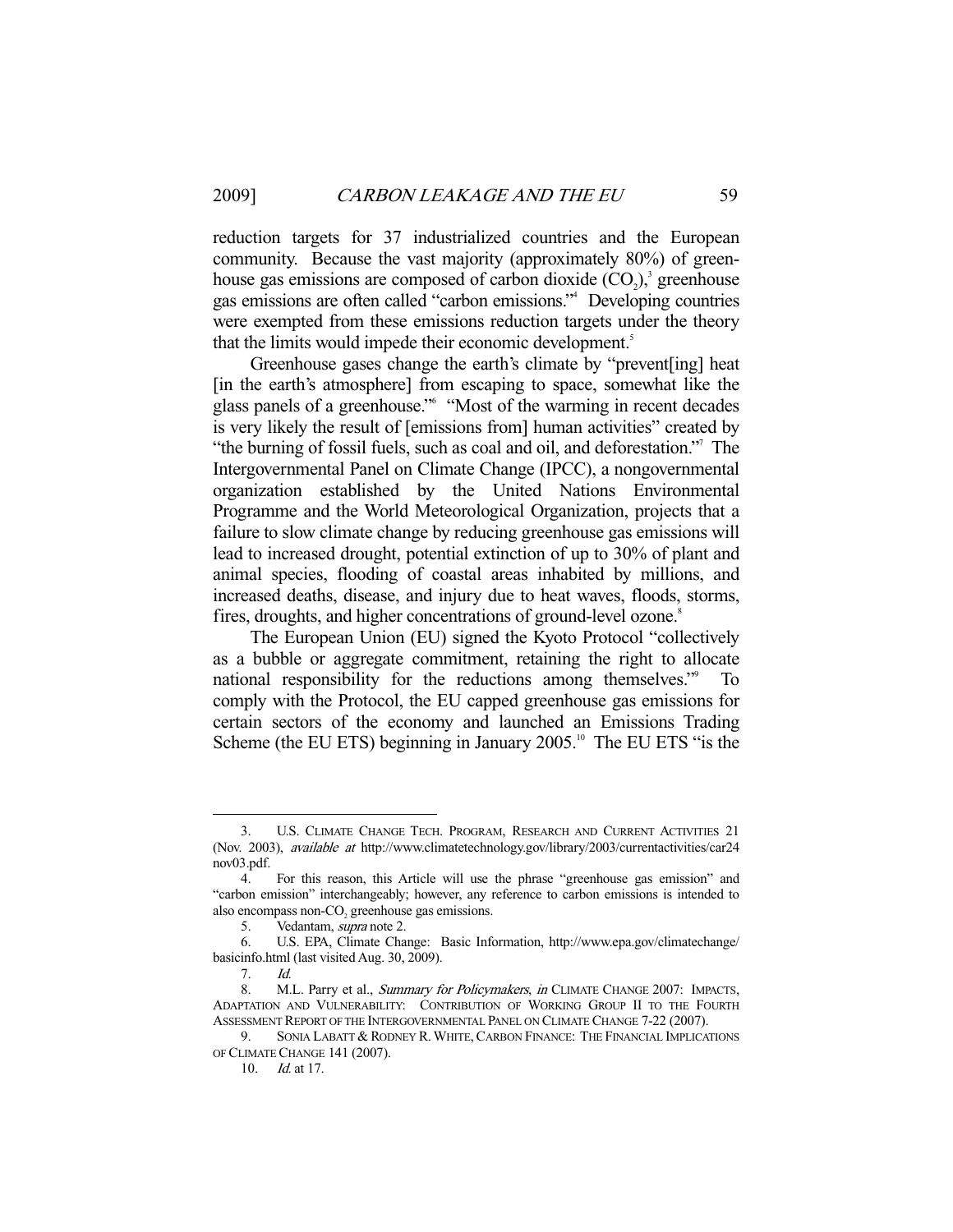largest multicountry, multisector GHG emissions trading scheme in the world, covering 11,000 installations in 25 countries."<sup>11</sup>

 The EU ETS is particularly worthy of study because emissions regulations in Japan, Canada, and New Zealand, "are nowhere close to the same kind of detail and comprehensiveness as required in the EU."<sup>12</sup> The EU ETS traded US\$50 billion ( $\epsilon$ 37 billion) in greenhouse gas emission allowances and derivative contracts in 2007, making it, according to the World Bank, "the major carbon market, by far" and "the laboratory  $\ldots$  of the global carbon market."<sup>13</sup>

## III. CARBON LEAKAGE

 The regulation of greenhouse gas emissions may have significant competitive and financial consequences for business.<sup>14</sup> More than  $70\%$ of EU ETS participant companies factor the cost of carbon in their investment decisions,<sup>15</sup> possibly leading to carbon leakage.

Carbon "leakage"<sup>16</sup> occurs when efforts to control emissions in one place cause the emissions-producing activity to shift to a location not subject to the emissions control policy.<sup>17</sup> If "rules, regulations, and incentives for action affect only"<sup>18</sup> EU companies, then some of these companies may "be forced to move operations outside the EU" lest "industries operating in countries with fewer restrictions on  $CO<sub>2</sub>$ emissions . . . have an unfair advantage."<sup>19</sup> A recent survey indicates that 17% of EU ETS participant companies considered relocating as a result of the greenhouse gas emissions cap imposed by the  $EU^{20}$ . As a result,

 <sup>11.</sup> Id.

<sup>12.</sup> *Id.* at 150.

 <sup>13.</sup> KAREN CAPOOR & PHILIPPE AMBROSI, THE WORLD BANK STATE AND TRENDS OF THE CARBON MARKET 2008, at 2, 7 (2008).

<sup>14.</sup> LABATT & WHITE, supra note 9, at 17.

 <sup>15.</sup> POINT CARBON, CARBON 2008: POST-2012 IS NOW 16 (2008), http://www.point carbon.com/polopoly\_fs/1.912721!Carbon\_2008\_dfgrt.pdf.

 <sup>16.</sup> As with the term "carbon emissions," the term "carbon leakage" is intended to refer to leakage of non- $CO<sub>2</sub>$  greenhouse gases as well.

 <sup>17.</sup> Brian C. Murray, Leakage from an Avoided Deforestation Compensation Policy: Concepts, Empirical Evidence, and Corrective Policy Options 7 (Nicholas Inst. for Envtl. Policy Solutions at Duke Univ., Working Paper No. 08-02, 2008).

 $18 \frac{Id}{ }$ 

 <sup>19.</sup> EurActiv.com, Industry Deal Key to EU Climate Efforts, Says Commission (May 16, 2008), http://www.euractiv.com/en/climate-change/industry-deal-key-eu-climate-efforts-commission/ article-172432 [hereinafter EurActiv.com (May 16, 2008)]; see also EurActiv.com, EU Heads Towards 'Carbon Leakage' Clash (Sept. 3, 2008), http://www.euractiv.com/en/climate-change/euheads-carbon-leakage-clash/article-173427 [hereinafter EurActiv.com (Sept. 3, 2008)].

<sup>20.</sup> POINT CARBON, supra note 15, at 16.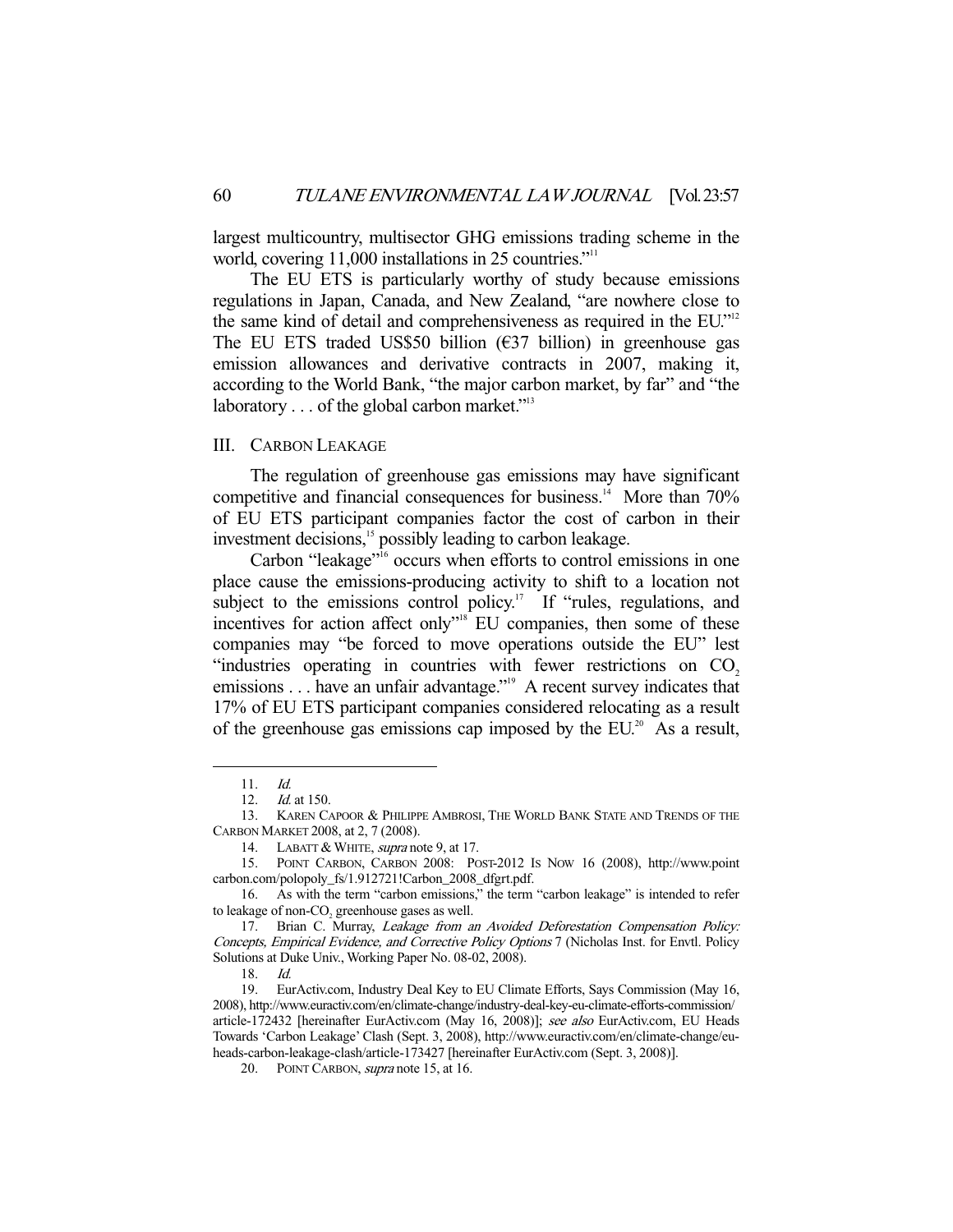"[t]he 'leakage' problem has become a political flash point in the debate over how to combat climate change."<sup>21</sup>

 Carbon leakage has multiple potential impacts. First, the EU may lose jobs $2<sup>2</sup>$  and corporate profits to countries with less or no regulation of carbon emissions. Second, emissions abated in the EU will merely be redistributed to less regulated locales, akin to stepping on a bump under the carpet that merely shifts location rather than flattening out.<sup>23</sup> Third, dirtier production methods may be used outside the EU, creating more per-unit emissions for each manufactured good.<sup>24</sup> In essence, the bump under the carpet gets bigger. Fourth, the transport of goods produced abroad back to the EU will create additional emissions.<sup>25</sup>

 It is a policy goal of EU member states "to ensure that . . . costs related to reducing industrial  $CO<sub>2</sub>$  emissions do not drive Europe's heavy industries to take their operations, jobs, and emissions outside of the EU's borders to countries where production and pollution are cheaper."<sup>26</sup> However, Daniel Cloquet, director of Industrial Affairs at lobbying group BusinessEurope, argues that "[c]arbon leakage is already happening."<sup>27</sup> Moreover, "manufacturers of products like chemicals and aluminium . . . are facing stiff competition from firms operating in countries like Saudi Arabia, where access to cheap energy is abundant."<sup>28</sup>

 Leakage does have natural limits. Only industries facing competition from nonregulated countries are threatened by carbon leakage. For example, the energy sector (including transportation) produces 80% of

 <sup>21.</sup> William Pentland, Cooking the Carbon Books, FORBES.COM, Oct. 13, 2008, http:// www.forbes.com/business/energy/2008/10/13/carbon-kyoto-europe-biz-energy-cx\_wp\_1013 kyoto.html.

<sup>22.</sup> See, e.g., Mark Scott, *Is Europe Leading or Losing on*  $CO<sub>2</sub>$  *Emissions?*, BUS. WK., Aug. 4, 2008, at 16 ("The extra financial burden eventually could send European jobs overseas and increase costs there.").

 <sup>23.</sup> Corrado di Maria & Edwin van der Werf, Carbon Leakage Revisited: Unilateral Climate Policy with Directed Technical Change, 39 ENVTL. & RESOURCE ECON. 55, 56 (2008).

 <sup>24.</sup> EurActiv.com (May 16, 2008), supra note 19.

<sup>25.</sup> See, e.g., John Vidal, Shipping Boom Fuels Rising Tide of Global  $CO<sub>2</sub>$  Emissions, GUARDIAN, Feb. 13, 2008, available at http://www.guardian.co.uk/environment/2008/feb/13/ climatechange.pollution1 ("The world's burgeoning shipping fleet currently emits 1.21bn tonnes a year . . . constituting nearly 4.5% of world emissions.").

 <sup>26.</sup> EurActiv.com, EU Summit To Balance Climate Goals and Economy (Oct. 14, 2008), http://www.euractiv.com/en/climate-change/eu-summit-balance-climate-goals-economy/article-176330.

<sup>27.</sup> EurActiv.com (May 16, 2008), *supra* note 19.

 <sup>28.</sup> EurActiv.com, Eurogypsum: Carbon Leakage 'Already Happening' (Nov. 27, 2008), http://www.euractiv.com/eu/sustainability/eurogypsum-carbon-leakage-happening/article-177581.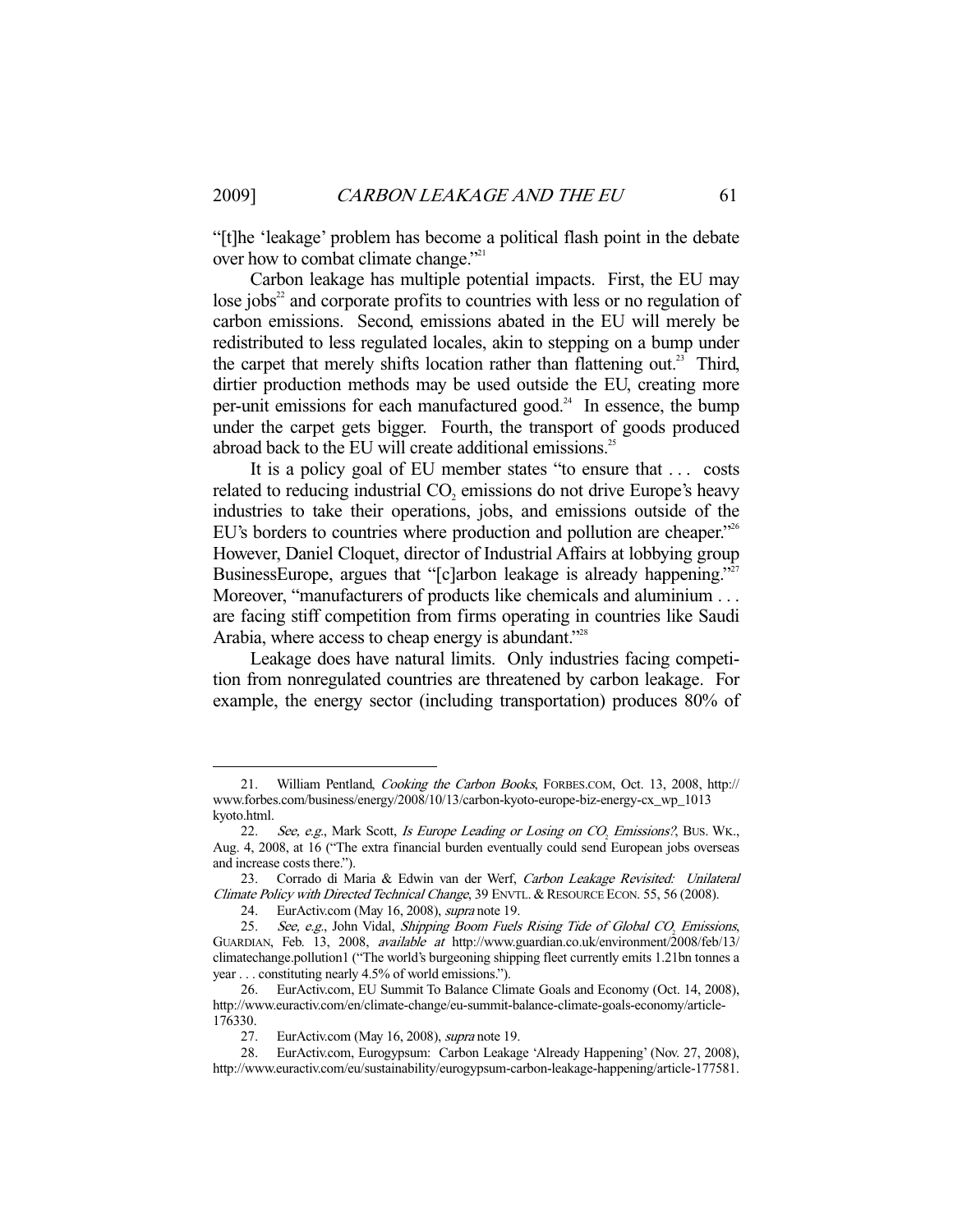the EU's total carbon emissions;<sup>29</sup> however, it is largely impervious to carbon leakage because most EU member states are geographically isolated from unregulated countries close enough to import power from abroad. Thus, the power generation industry can pass through its increased costs to consumers without a fear of substitutes from an unregulated offshore locale.<sup>30</sup> This Article will next examine which EU industries are most susceptible to such leakage and whether such leakage is significant enough to influence EU emissions policy.

## IV. POTENTIAL SOURCES OF CARBON LEAKAGE IN THE EUROPEAN **UNION**

 Some greenhouse gas emissions are generated by industry processes that rely on the combustion of fossil fuels<sup>31</sup> during the manufacturing process. Industries that consume large amounts of power are also indirectly responsible for emissions because, at the margin, most electricity is generated by burning coal, which "needs many [emissions] allowances<sup>"32</sup>

#### A. Energy Intensive Industries

-

 Products that are the result of an energy-intensive process can be more easily shipped from abroad, thereby increasing competition for EU producers. At present, the two largest greenhouse gas emitters in the world are the United States and China, and "[n]either . . . [has] ratified the 1997 Kyoto Protocol setting limits on greenhouse gas emissions."<sup>33</sup> Because products with a high energy content from these two countries would face lower emissions costs than similar products produced in the  $EU<sub>34</sub><sup>34</sup>$  there is a risk of carbon leakage.

 <sup>29.</sup> EUROPEAN ENV'T AGENCY, THE EUROPEAN COMMUNITY'S INITIAL REPORT UNDER THE KYOTO PROTOCOL: ANNEX 1—EC GHG INVENTORY REPORT 2006, at 14 (Technical Report No. 10/2006, Dec. 2006).

<sup>30.</sup> See, e.g., MICHAEL PORTER, COMPETITIVE STRATEGY 3-4 (1980) (discussing substitutes as a key method of diluting an industries' market power).

 <sup>31.</sup> See 1 Select Comm. on Econ. Affairs, House of Lords, The Economics of Climate Change 11 (HL Paper 12-I, 2005).

 <sup>32.</sup> Centre for European Policy Studies, Can the EU CO2 Emissions Trading Scheme Succeed? (Feb. 19, 2007), http://ceps01.link.be/Article.php?article\_id=400.

<sup>33.</sup> Mitchell Landsberg, *China May Lead in Greenhouse Gases*, L.A. TIMES, June 21, 2007, at A-3.

 <sup>34.</sup> However, in the trial phase of the EU ETS, many companies were given free emission permits based on recent historical emissions. See, e.g., FRANK CONVERY, DENNY ELLERMAN & CHRISTIAN DE PERTHUIS, THE EUROPEAN CARBON MARKET IN ACTION: LESSONS FROM THE FIRST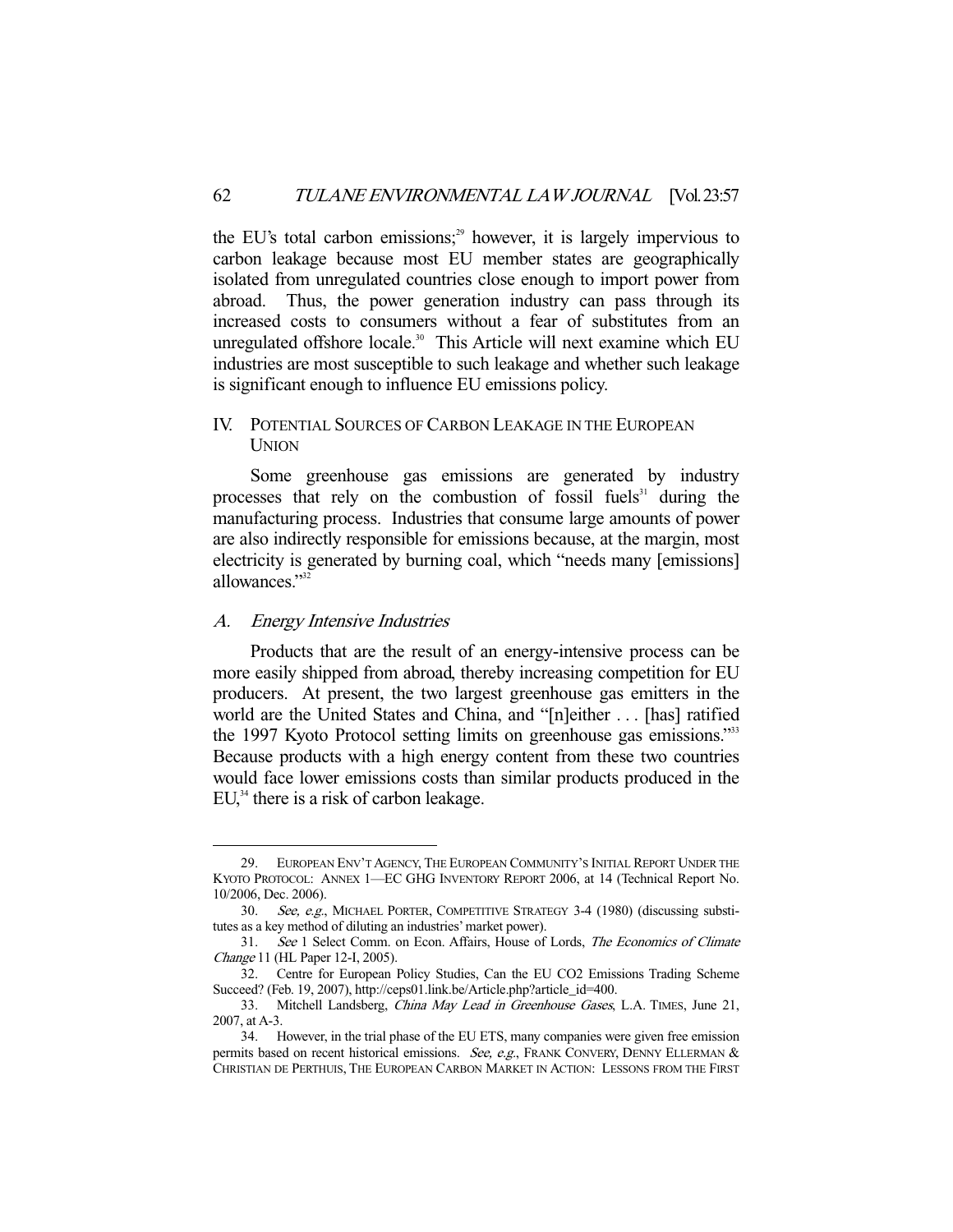The European Commission has not yet determined the precise definition of what constitutes an "energy intensive" industry;<sup>35</sup> however, it surely encompasses the production of certain ferrous (for example, steel) and nonferrous (e.g., aluminium) metals, $36$  cement, chemicals, and paper. Leakage from any of these sectors may be "significant in terms of emissions," due to their high emission intensity.<sup>37</sup>

 This Part examines the energy-intensive industries of steel, aluminium, and chemicals and their prospects for carbon leakage.

| <b>Industry</b> | Percent of<br>GHG<br><b>Emissions</b>                                                                  | <b>Chief</b><br>Source of<br>Emissions                                         | <b>Local Market</b><br>Pricing Power/<br>Susceptibility<br>to Foreign<br>Competition                                               | Possible<br>Financial<br>Impact of<br>Purchasing<br><b>Emissions</b><br>Allowances                                                 |
|-----------------|--------------------------------------------------------------------------------------------------------|--------------------------------------------------------------------------------|------------------------------------------------------------------------------------------------------------------------------------|------------------------------------------------------------------------------------------------------------------------------------|
| <b>Steel</b>    | 15\% to 27\%<br>of all<br>manufacturing<br>emissions and<br>$3.2\%$ to 5% of<br>worldwide<br>emissions | $70\%$ of<br>emissions<br>due to energy<br>consumption<br>during<br>production | shipped and sold<br>worldwide;<br>Dutch study<br>suggests $50\%$ of<br>increased costs<br>can be passed<br>through to<br>consumers | between 3.1%<br>and $17\%$ cost<br>increase, and<br>between $6\%$<br>and $66%$ of<br>new costs<br>passed<br>through to<br>consumer |
| Aluminium       | $0.8\%$ of<br>worldwide<br>emissions                                                                   | energy<br>consumption<br>during<br>production                                  | sold at world<br>market price;<br>transportable via<br>ship, truck and<br>rail                                                     | possible 6% to<br>$11\%$ cost<br>increase                                                                                          |

Energy-Intensive Industries and Their Prospects for Carbon Leakage

TRADING PERIOD 11 (Mar. 2008), http://web.mit.edu/globalchange/www/ECM\_InterimRpt\_ March08.pdf.

35. EurActiv.com (May 16, 2008), supra note 19.

-

 37. Karsten Neuhoff & Felix Matthes, The Role of Auctions for Emissions Trading, CLIMATE STRATEGIES, Sept. 17, 2008, http://www.climatestrategies.org/reportfiles/executive\_ summary\_final.pdf.

<sup>36.</sup> See, e.g., ENDS Europe Daily, EU Offers First Analysis of Carbon Leakage Risk no. 2617 (Sept. 18, 2008), http://www.endseurope.com/15524 ("Primary aluminium, blast furnaceproduced steel and clinker 'would likely be strongly affected [by carbon leakage].'" (alteration in original) (quoting the European Commission)); see also EurActiv.com, EU Considers Industries Exposed to 'Carbon Leakage' (Sept. 22, 2008), http://www.euractiv.com/en/climate-change/euconsiders-industries-exposed-carbon-leakage/article-175583 ("The European Commission is drawing up a methodology to determine which industries could obtain free emission rights when the EU's carbon market is re-launched in 2013. Aluminium, steel, iron and cement producers are likely to benefit from exemptions.").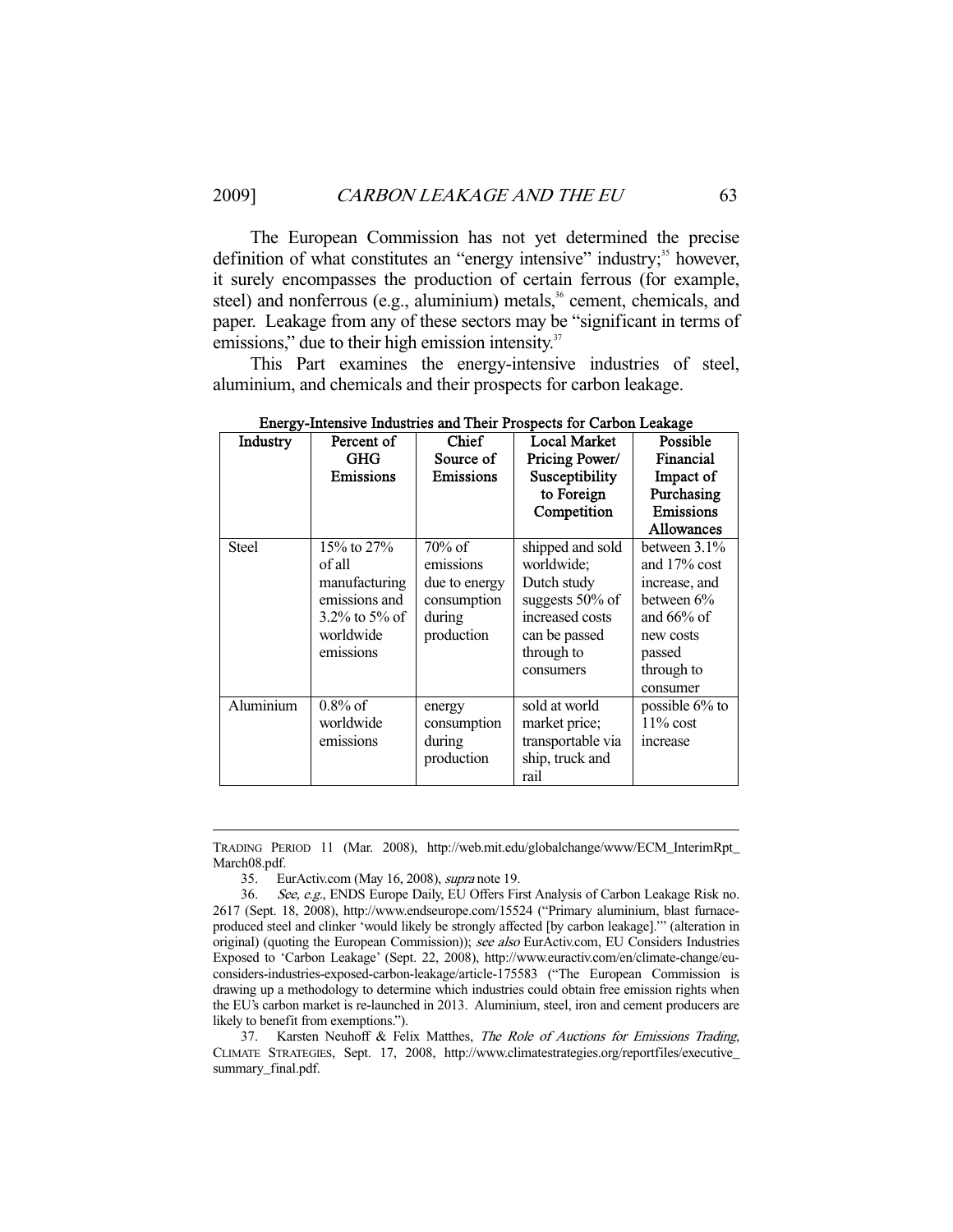| Industry  | Percent of<br><b>GHG</b><br>Emissions | <b>Chief</b><br>Source of<br>Emissions        | <b>Local Market</b><br>Pricing Power/<br>Susceptibility<br>to Foreign<br>Competition      | Possible<br>Financial<br>Impact of<br>Purchasing<br>Emissions<br><b>Allowances</b>                         |
|-----------|---------------------------------------|-----------------------------------------------|-------------------------------------------------------------------------------------------|------------------------------------------------------------------------------------------------------------|
| Chemicals | $5%$ of<br>worldwide<br>emissions     | energy<br>consumption<br>during<br>production | European<br>chemical exports<br>represented<br>$45.6\%$ of the<br>world market in<br>2002 | between 2.7<br>and $7.1\%$ of<br>gross value<br>added at a<br>carbon price<br>of $E20$ per<br>$tonne^{38}$ |

## 1. Steel

-

Between 1.5<sup>39</sup> and "1.7 tonnes of carbon dioxide are emitted for every tonne of steel produced," and global steel production is responsible for 4% to 5% of worldwide  $CO_2$  emissions.<sup>40</sup> Seventy percent of emissions created by steel production stem directly from the burning of fossil fuels.41 The largest steel producing countries are:

| Rank           | Country/Region       | <b>Crude Steel Production</b><br>(million metric tons) |  |
|----------------|----------------------|--------------------------------------------------------|--|
|                | China                | 489.2                                                  |  |
| $\mathfrak{D}$ | European Union (27)  | 209.5                                                  |  |
| 3              | Japan                | 120.2                                                  |  |
| 4              | <b>United States</b> | 98.2                                                   |  |
| 5              | Russia               | 72.4                                                   |  |
| 6              | India                | 53.1                                                   |  |
| ┑              | South Korea          | 51.6                                                   |  |
| 8              | Ukraine              | 42.8                                                   |  |

Top steel-producing countries/regions in  $2007<sup>42</sup>$ 

 38. See FRESHFIELDS BRUCKHAUS DERINGER, EXTENDING THE EU ETS: IMPLICATIONS FOR THE EU PETROCHEMICALS INDUSTRY (June 2008), http://www.freshfields.com/go/pdfs/ Implications-for-EU-petrochemicals-industry.pdf.

39. R. Carroll, A Tale of Two Metals, 2 TRADING CARBON, July/Aug. 2008, at 29.

41. Elga Bartsch, *The Economics of Climate Change—a Primer*, MORGAN STANLEY RESEARCH EUR., Oct. 3, 2007, at 18.

42. WORLD STEEL ASS'N, supra note 40, at 7.

 <sup>40.</sup> WORLD STEEL ASS'N, SUSTAINABILITY REPORT OF THE WORLD STEEL INDUSTRY 2008, at 8 (Oct. 7, 2008), http://www.worldsteel.org/index.php?action=publicationdetail&id=78; see also John Llewellyn, The Business of Climate Change: Challenges and Opportunities, LEHMAN BROTHERS, Feb. 2007, at 105, available at http://www.lehman.com/press/pdf\_2007/TheBusiness OfClimateChange.pdf ("The . . . BOF process . . . typically releases roughly two tonnes of greenhouse gas per tonne of liquid steel produced." The EAF process, which "recycle[s] steel scrap . . . release[s] roughly 0.64 tonne of greenhouse gas per tonne of steel.").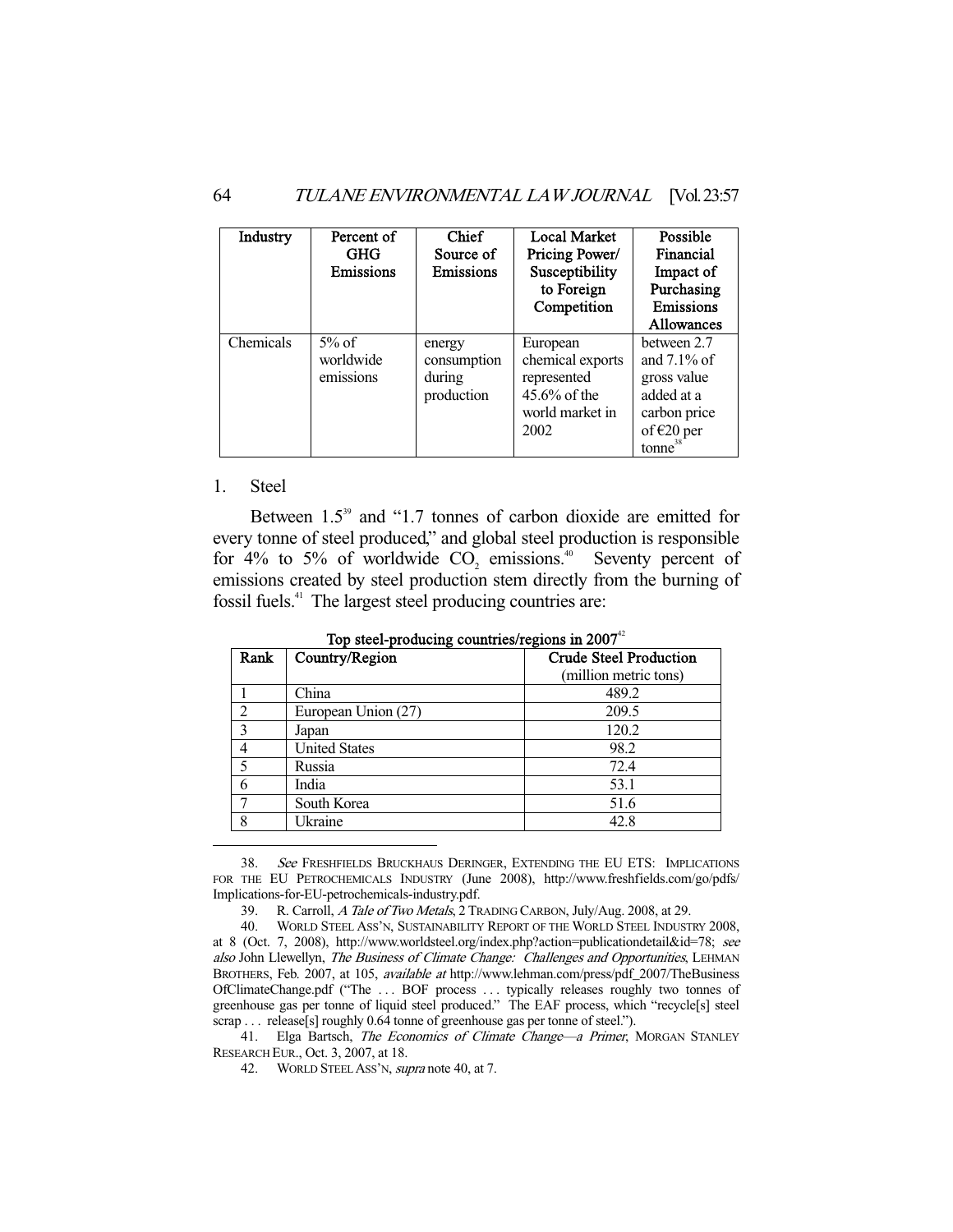| Rank | Country/Region | <b>Crude Steel Production</b> |  |
|------|----------------|-------------------------------|--|
|      |                | (million metric tons)         |  |
|      | <b>Brazil</b>  | 33.8                          |  |
|      | Turkey         |                               |  |

Together, China, the EU, Japan, the United States, and Russia account for 74% of worldwide production.<sup>43</sup> The steel industry has a large number of producers and the "market is characterised by . . . notorious overcapacity."<sup>44</sup> The top ten producers account for only 26% of global output.<sup>45</sup> In the EU, Basic Oxygen Furnace (BOF) steel production holds a 58% share of the market, while more energy-efficient Electric Arc Furnace (EAF) steel production holds a  $34\%$  share.<sup>46</sup>

 Steel is a mobile commodity, "account[ing] for about 20% of world seaborne trade and close to  $40\%$  of the dry bulk [shipping] market."<sup>47</sup> China is the largest steel consumer. It used 34% of worldwide production (408 million metric tons) in  $2007$ ,<sup>48</sup> and its consumption was forecast to increase by 11.5% in 2008, compared to a 4.2% increase in the rest of the world.<sup>49</sup>

 An analysis of the Dutch iron and steel industry suggested that the cost of carbon emissions would raise steel production costs by  $6\%$ ;<sup>50</sup> however, the industry will be able to pass through roughly 50% of this cost increase on to the consumer.<sup>51</sup> An EU-wide study for the European

 <sup>43.</sup> Id.

 <sup>44.</sup> Lars Mathiesen & Ottar Mæstad, Climate Policy and the Steel Industry: Achieving Global Emission Reductions by an Incomplete Climate Agreement, 25 ENERGY J. 91-114 (2004).

<sup>45.</sup> Armin Mayer, Sector Agreements: Big Emitters Facing Carbon Limits, CLIMATECHANGECORP: CLIMATE NEWS FOR BUSINESS, Oct. 8, 2008, http://www.climatechange corp.com/content.asp?ContentID=5693.

 <sup>46.</sup> Mathiesen & Mæstad, supra note 44, at 94.

 <sup>47.</sup> Id. at 97.

<sup>48.</sup> WORLD STEEL ASS'N, *supra* note 40, at 7.<br>49. *Id.* Note, however, that steel use in auto

Id. Note, however, that steel use in automotive applications, accounting for 15% of worldwide steel use, is declining because the use of lighter weight aluminium can improve fuel efficiency. See, e.g., Llewellyn, supra note 40, at 105.

 <sup>50.</sup> Sander de Bruyn, Impacts on Competitiveness of EU ETS: An Analysis of the Dutch Industry for Post-2012 EU ETS, Presentation at the Ad Hoc Meeting of the ECCP Working Group on Emissions Trading on Carbon Leakage (Sept. 26, 2008), *available at* http://ec.europa. eu/environment/climat/emission/2008\_09\_26\_agenda.htm.

 <sup>51.</sup> Id. An analysis of the potential cost increase accruing to the U.K. and German steel sectors from emissions pricing is projected to be roughly 25% and 18%, respectively; however, the analysis does not indicate the percentage of costs likely to be passed through to the consumer. See Susanne Dröge, Strategies To Address Leakage/Competitiveness Concerns, German Institute for International and Security Affairs Presentation at Symposium on Allocation and Leakage/Competitiveness Issues of Emissions Trading Schemes, Institute for Global Environmental Strategies, Tokyo slides 13-14 (Mar. 12, 2009), http://www.iges.or.jp/en/cdm/pdf/ 20090312et/4Droege090312ETseminar.pdf.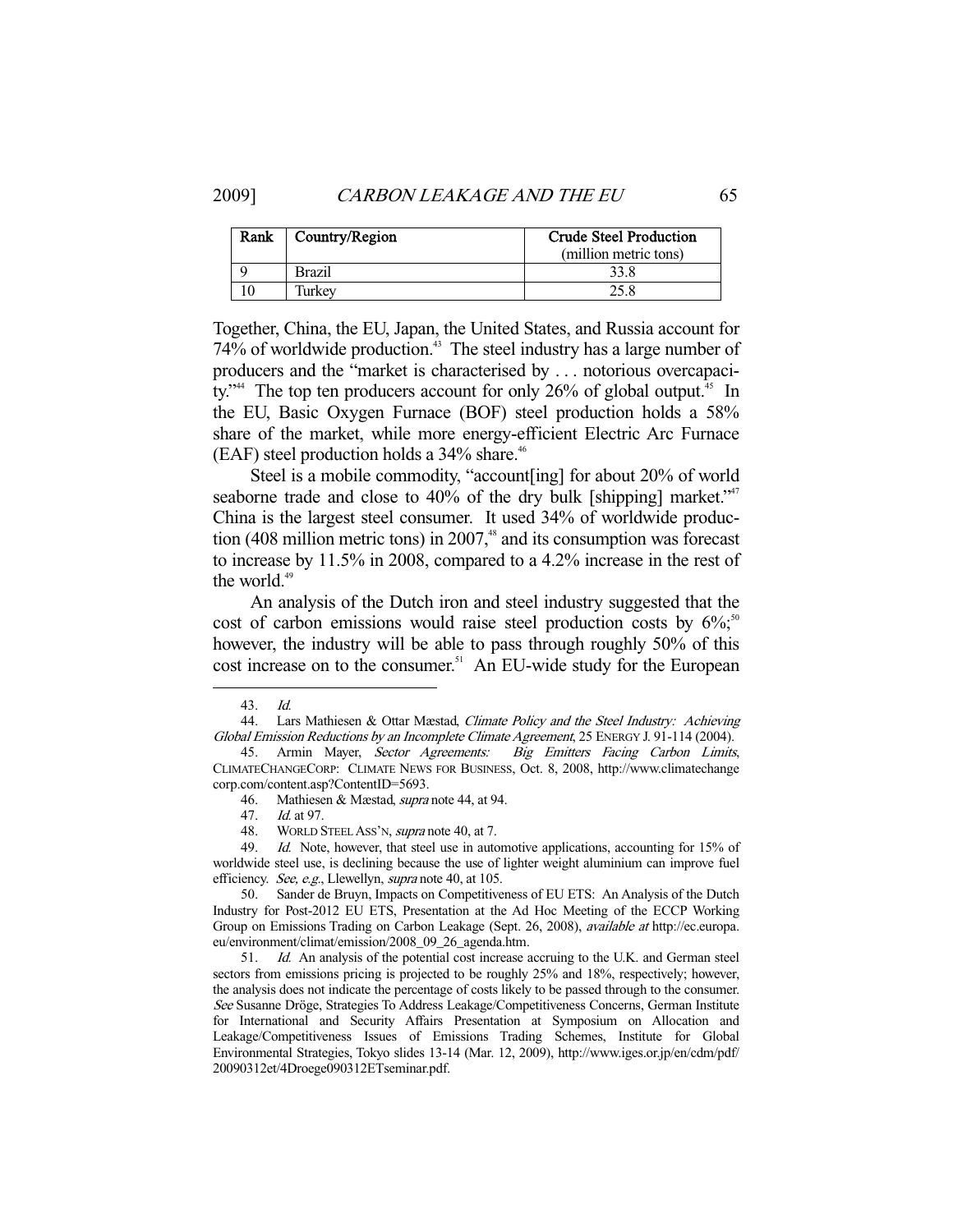Commission Directorate General for Environment forecasts the cost of emissions permits will increase steel production costs by 17%; however, 6% of increases in BOF production and 66% of additional EAF production costs can be passed through to customers.<sup>52</sup>

 A representative of the steel industry forecasts that emission permits "could cost the EU steel industry  $\dots$  up to  $\epsilon$ 100 billion in the years from 2013 to 2020," unless it reduces its emissions by  $55\%$ .<sup>53</sup> Because such reductions are "scientifically not achievable," the industry "will ultimately . . . de-localis[e] steel production and emissions into countries outside the EU."54 Likewise, a report for the European Commission suggests that "[t]he additional costs of about 17% on the marginal unit of [BOF] steel production may create an incentive to shift marginal production into regions without those costs."<sup>555</sup> While the EAF process is more energy-efficient and produces less emissions, it requires existing metal scraps as an input; thus, its adoption is hindered by a "current scarcity of scrap, which is expected to continue."<sup>556</sup>

2. Aluminium $57$ 

 One of the most energy-intensive products that can be imported into the EU from unregulated countries is aluminium. While "[a]luminium is not yet covered by the EU ETS, . . . it is energy-intensive and vulnerable to the cost of  $CO<sub>2</sub>$  in power prices."<sup>58</sup> Even at current prices, electricity represents  $30\%$  to  $40\%$  of the production cost of aluminium.<sup>59</sup> For this reason, aluminium is sometimes called "canned electricity."<sup>60</sup> simulation of higher electricity costs in the Netherlands, assuming carbon emission prices of  $\epsilon$ 20 per ton of CO<sub>2</sub> and electricity prices at

 <sup>52.</sup> EUROPEAN COMM'N DIRECTORATE GEN. FOR Env't ET AL., EU ETS REVIEW: REPORT ON INTERNATIONAL COMPETITIVENESS 13 (Dec. 2006), http://ec.europa.eu/environment/climat/ emission/pdf/etsreview/061222compreport.pdf.

<sup>53.</sup> Gordon Moffat, The Failure of Parliament To Secure the Competitiveness of the EU Steel Industry, 7 POINTCARBON NEWS: CARBON MARKET EUROPE, Oct. 10, 2008, at 7.

 <sup>54.</sup> Id.

<sup>55.</sup> EUROPEAN COMM'N DIRECTORATE GEN. FOR ENV'T ET AL., supra note 52, at 5.

 <sup>56.</sup> Id. at 7.

 <sup>57.</sup> Because this is a report discussing the European Union, I have used the European spelling of "aluminium," as opposed to the American spelling.

 <sup>58.</sup> Frank Convery, Denny Ellerman & Christian de Perthuis, Lessons Learned, 2 TRADING CARBON, June 2008, at 35.

 <sup>59.</sup> EAA Warns Emissions Trading Could Hurt European Aluminium Sector (Oct. 8, 2008), http://www.worldal.com/news/20081008/9999.html.

 <sup>60.</sup> K. MATSUSHITA & R. HELTEN, ENVIRONMENT IN THE 21ST CENTURY AND NEW DEVELOPMENT PATTERNS 40 (2001).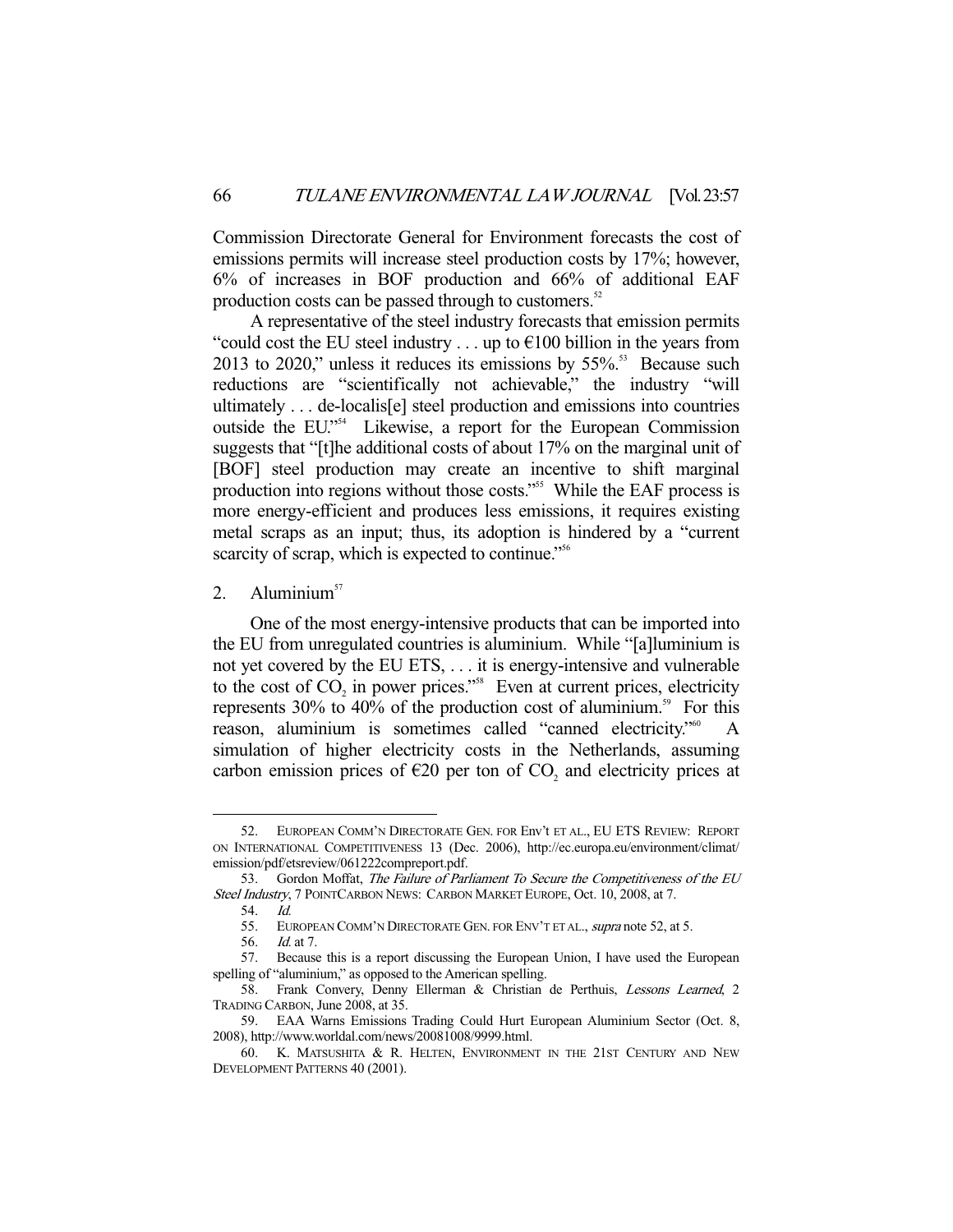$E14/MWh$ , suggests that higher electricity prices could lead to a 6% increase in the cost of producing aluminium.<sup>6</sup>

The "[g]reenhouse gas emissions of 990 kg of  $CO<sub>2e</sub>$  (carbon dioxide equivalents) per metric tonne of alumina are generated primarily from fuel consumption and from energy consumed in producing . . . ancillary materials."62 Secondarily, aluminium production also triggers emissions of potent greenhouse gases perfluoromethane  $(CF<sub>4</sub>)$  and perfluoroethane  $(C_2F_6)$ , for which emissions allowances would need to be purchased;<sup>63</sup> however, for the "European aluminium industry, ... perfluorochemicals emissions with reference to the 1990 levels have [already] been cut by more than 80% in 2005."<sup>64</sup>

 On a worldwide basis, aluminium production accounts for nearly  $1\%$  of the world's greenhouse gas emissions.<sup>65</sup> The industry is concentrated, due to its capital intensity, with the ten largest producers responsible for 54% of global output.<sup>66</sup> As a global industry, European aluminium prices are driven by the world market, as reflected on the London Metal Exchange.<sup>67</sup> To remain competitive, European aluminium producers need to be responsive to world pricing signals, despite any additional requirement that they may have to buy emission allowances as part of their production process. Accordingly, any cost increases stemming from the purchase of emissions allowances cannot be passed through to consumers unless all other aluminium producers in the world face similar costs.<sup>68</sup>

 Despite its emission intensity, it is unlikely that demand for aluminium will abate. Due to aluminium's strength and relatively light weight, the transportation sector has become "the largest end market for aluminium, accounting for more than 31% of the western world demand for the metal."<sup>69</sup> Because one pound of aluminium can often replace

 <sup>61.</sup> De Bruyn, supra note 50.

 <sup>62.</sup> See Int'l Aluminium Inst., Smelter Emissions, http://www.world-aluminium. org/?pg=101 (last visited Aug. 30, 2009).

 <sup>63.</sup> House of Lords, supra note 31, at 11.

 <sup>64.</sup> Platts, supra note 59.

 <sup>65.</sup> Mayer, supra note 45.

 <sup>66.</sup> Id.

<sup>67.</sup> Platts, *supra* note 59; see also Eurometaux, European Ass'n of Metals, EU Energy & Climate Change Policies: Post 2012 EU Emissions Trading Directive, Carbon Leakage & Financial Compensation 11 (Joint Study Groups' Seminar on Energy, Lisbon, Apr. 28, 2009), available at http://www.icsg.org/index.php?option=com\_docman&task=doc\_download&gid= 163&Itemid=62.

 <sup>68.</sup> EUROPEAN COMM'N DIRECTORATE GEN. FOR ENV'T ET AL., supra note 52, at 51.

<sup>69.</sup> Llewellyn, *supra* note 40, at 105.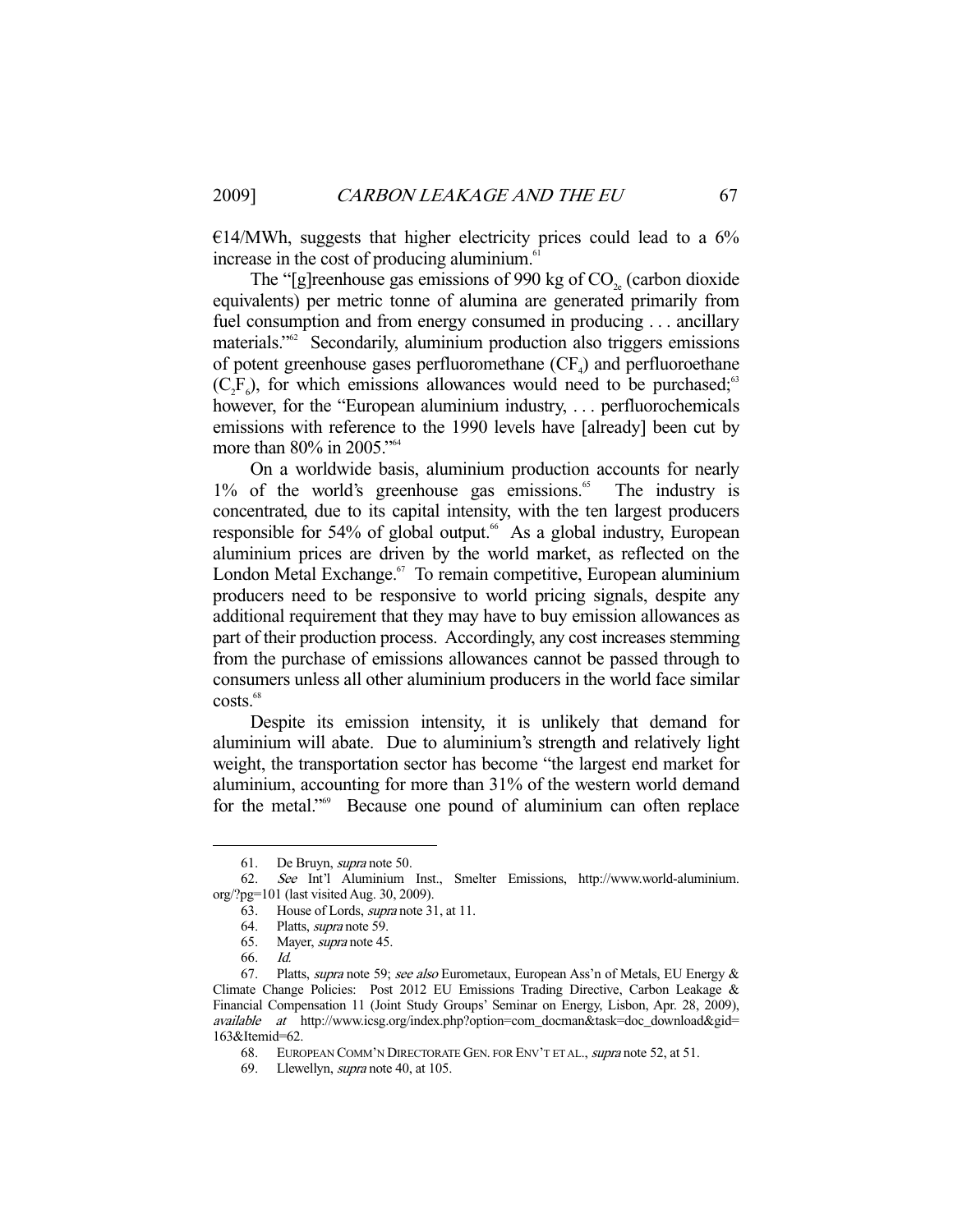more than two pounds of steel,<sup>70</sup> it can make "[l]ighter vehicles [that] are more fuel efficient and generate less greenhouse gas emissions than heavier vehicles."<sup>71</sup>

 A study of the aluminium industry forecasts that higher energy prices will lower average cash flows of manufacturers from 19% to 7% "[i]f carbon prices increase to \$55 per metric ton, from \$25, but the price of aluminum doesn't increase to cover them."72 Producers outside the EU, such as those in Asia, the Middle East, and North Africa, will maintain higher profit margins.<sup>73</sup> Notwithstanding the price of carbon emissions, the industry is already drawn to "countries with lower electricity cost and/or higher  $CO<sub>2</sub>$  efficiency, typically producing electricity from hydro or stranded gas, for example, Iceland or the Middle East."<sup>4</sup> Higher energy costs, a result of the cost of emission allowances, could accelerate this trend. On the other hand, this may be offset by the aluminium smelters' long-term power contracts, which lock in electricity pricing for many years.<sup>75</sup>

 It should be noted that not all aluminium production, despite its energy intensity, necessarily yields significant carbon emissions. Iceland, which has enormous untapped reserves of non- $CO<sub>2</sub>$  emitting geothermal energy, is developing multiple aluminium smelters in conjunction with foreign joint-venture partners.<sup>76</sup> Further, recycling existing aluminium "from scrap . . . requires less than 5% as much energy [as making new aluminium] and generates much less greenhouse gas than primary aluminium production,"<sup>77</sup> making it unlikely to be significantly impacted by carbon emission prices.

3. Chemicals

 The manufacture of chemicals emits more greenhouse gases than either steel or aluminium production, about 5% of worldwide emissions,

 <sup>70.</sup> Id.

<sup>71.</sup> *Id.*<br>72. Ma

Marcel W. Brinkman, Nick Hoffman & Jeremy M. Oppenheim, How Climate Change Could Affect Corporate Valuations, 29 MCKINSEY ON FINANCE 1, 5 (2008).

 <sup>73.</sup> Id.

<sup>74.</sup> EUROPEAN COMM'N DIRECTORATE GEN. FOR ENV'T ET AL., supra note 52, at 6.

 <sup>75.</sup> Julia Reinaud, Carbon Leakage and Competitiveness: Focus on Heavy Industry, IEA Presentation at Séminaire Dauphine (Dec. 3, 2008), available at http://www.ifd.dauphine.fr/ fileadmin/mediatheque/recherche\_et\_valo/FDD/Reinaud\_Dauphine\_03\_12\_2008.pdf.

 <sup>76.</sup> See, e.g., Thorsteinn Hilmarsson, Energy and Aluminium in Iceland, Presented at Platts Aluminium Symposium (Jan. 12-14, 2003), *available at* http://www.lv.is/files/2003\_2\_6\_ Platts.THi.doc.

<sup>77.</sup> Llewellyn, *supra* note 40, at 105.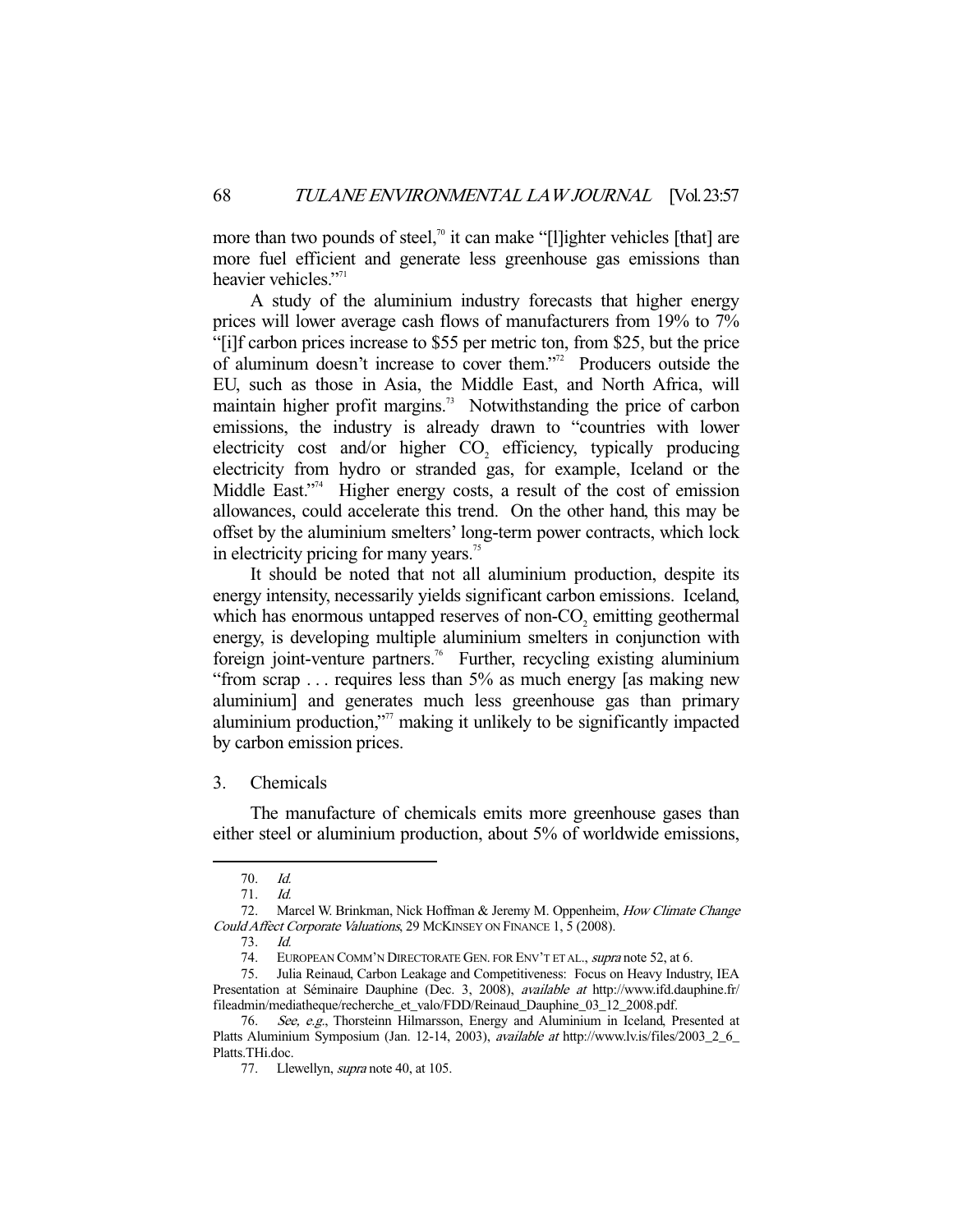and is ranked number two in the energy-intensiveness of its production process.78 The EU, United States, and Japan together account for 75% of worldwide production.<sup>79</sup> While the majority of chemicals are sold in the same country where they are produced, 30% of the finished products are traded internationally.<sup>80</sup> This suggests that competition for EU chemical manufacturers from an offshore competitor is not infeasible.<sup>81</sup>

 A debate is ongoing whether to evaluate potential carbon leakage on a per chemical or a systemic level. Some academic researchers report that only "a small number of chemicals could be affected" by emissions caps. $82$  For example, while chlorine production is unlikely to migrate, chlorine-intensive products are more susceptible.<sup>83</sup> The chemical industry, by contrast, urges a more systemic view of leakage.<sup>84</sup>

4. Potential Side Effect of Reducing Emissions Intensity in the EU Through Higher Emission Prices

 To the extent that there is less use of emissions-intensive fossil fuels, such as coal, in the EU, this decline in demand should lower world prices for that fuel. At its new lower price, nonregulated countries may use more of that fuel and thus increase their emissions.<sup>85</sup> In other words, "the lower world prices of energy (reduced demand in the constrained economies exerts a downward pressure on energy prices) encourage substitution towards energy in countries without a carbon constraint,<sup>note</sup> essentially creating a rebound effect.<sup>87</sup>

-

86. Mustafa H. Babiker, *Climate Change Policy, Market Structure, and Carbon Leakage*, 65 J.INT'L ECON. 421, 422 (2005).

<sup>78.</sup> Bartsch, *supra* note 41, at 18.

 <sup>79.</sup> Id.

 <sup>80.</sup> Id.

 <sup>81.</sup> Id.

 <sup>82.</sup> EurActiv.com, EU Chemical Industry in 'Carbon Leakage' Row (Dec. 5, 2008), http://www.euractiv.com/en/climate\_change/eu-chemical-industry-carbonleakage-row/article\_ 177781 (emphasis omitted).

 <sup>83.</sup> Id.

 <sup>84.</sup> Chemie.de Information Serv., Climate Change: Carbon Leakage Is Not a Myth, but Sound Evidence (Feb. 18, 2009), http://www.chemie.de/news/e/97048/ ("If one major building block such as chlorine moves out of Europe, an entire value chain will follow . . . ." (quoting Peter Botschek, Energy and HSE Director with Cerfic)).

<sup>85.</sup> Mathiesen & Mæstad, *supra* note 44, at 91-114.

<sup>87.</sup> See, e.g., Thomas Eichner & Rudiger Pethig, Carbon Leakage, the Green Paradox and Perfect Future Markets (CESifo Working Paper Series No. 2542, 2009) (describing the rebound effect as the "green paradox"). For a more general review of the rebound effect in the context of energy efficiency, see Horace Herring, Energy Efficiency--- A Critical View, 31 ENERGY 10, 12-14 (2006).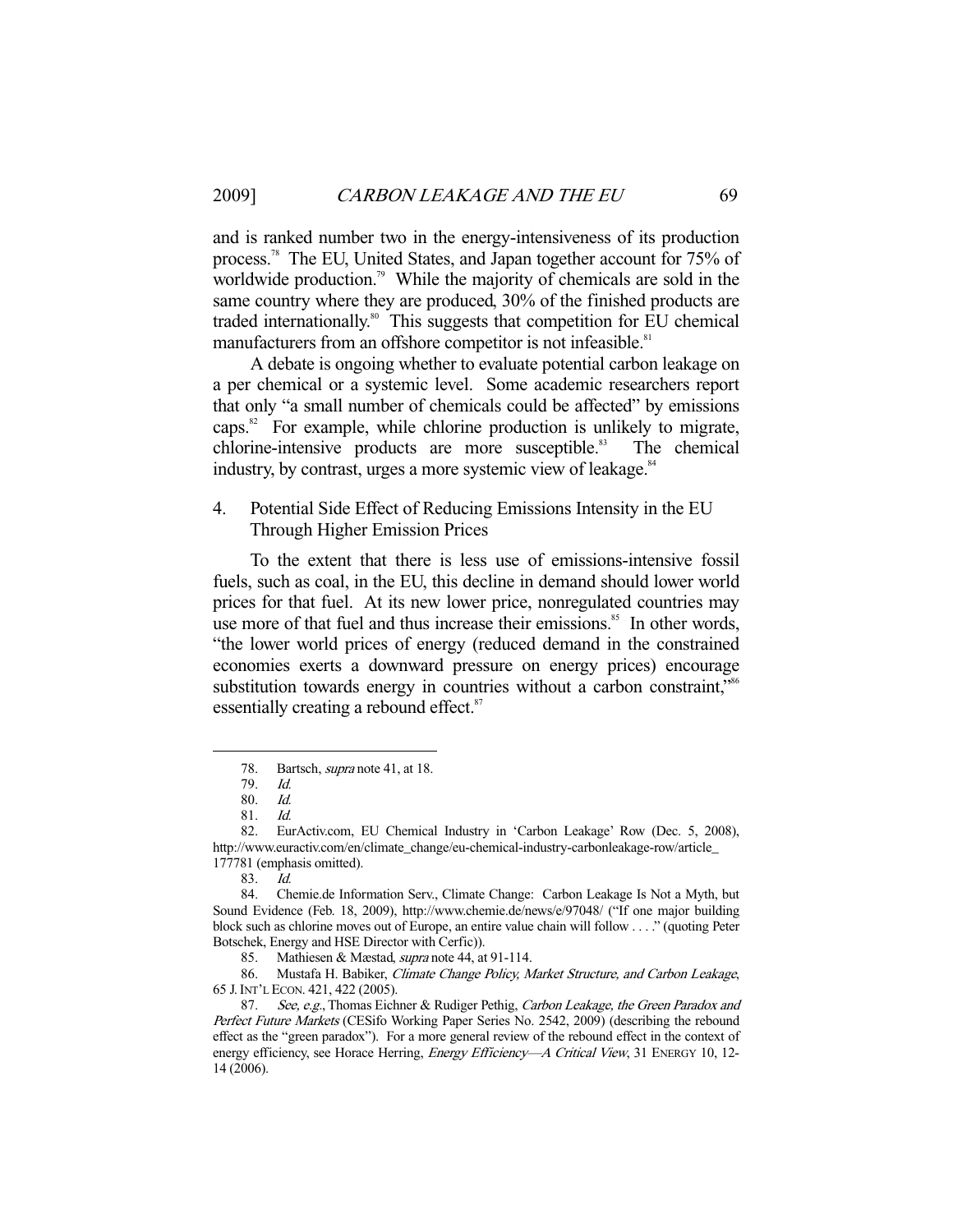Often, rebound effects stemming from lower prices do not occur until a supply price shock has lowered demand for a good or service.<sup>88</sup> When considering the impact of leakage, this preliminary price shock needs to be taken into account as well. Recent models of prospective carbon leakage in the United States under an emissions cap-and-trade regime suggest that only slightly lower than half of any domestic production decline would result in new overseas production due to decreased demand stemming from higher prices.<sup>89</sup> Indeed, if the initial price shock lasts long enough, it may trigger energy efficiency improvements in durable goods that are irreversible, even if prices lower again.<sup>90</sup> For example, "[t]he fact that overall passenger-car-fleet fuel economy remained comparatively flat during a period of declining real prices for gasoline also suggested that" technology and regulations "plac[ed] some sort of floor under new-car fuel economy."<sup>91</sup>

## B. Emissions-Intensive Production Processes

 Some industries are emissions-intensive due to their production processes more so than their energy consumption. This Part highlights one of those industries: cement.

| Industry | Percent of<br><b>GHG</b> | Chief Source<br>of Emissions | Susceptibility to<br>Foreign | Possible Impact<br>of Purchasing |
|----------|--------------------------|------------------------------|------------------------------|----------------------------------|
|          | Emissions                |                              | Competition                  | Emissions                        |
| Cement   | 18 percent of all        | Burning coal                 | Expensive to                 | Between 8 and 35                 |
|          | industrial               | to heat kilns,               | transport, except by         | percent cost                     |
|          | emissions and 4          | decomposing                  | sea.                         | increase.                        |
|          | to 5 percent of          | limestone,                   | Developing country           |                                  |
|          | worldwide                | which frees                  | demand outstrips             |                                  |
|          | emissions.               | CO                           | supply.                      |                                  |

 The global cement industry accounts for a similar amount of carbon emissions as the steel industry, representing about 18% of all industrial  $CO<sub>2</sub>$  emissions,<sup>92</sup> and 5% of global emissions.<sup>93</sup> By 2050, global cement

<sup>88.</sup> Eichner & Pethig, *supra* note 87.

 <sup>89.</sup> JOSEPH E. ALDY & WILLIAM A. PIZER, THE COMPETITIVENESS IMPACTS OF CLIMATE CHANGE MITIGATION POLICIES, PEW CENTER ON GLOBAL CLIMATE CHANGE (2009).

<sup>90.</sup> See, e.g., FORD FOUND., A TIME TO CHOOSE: AMERICA'S ENERGY FUTURE 4 (1974) ("Energy policy has momentum, like a mammoth supertanker carrying a quarter-million tons of crude oil, which cannot stop in less than twenty minutes and three nautical miles.").

 <sup>91.</sup> Brent D. Yacobucci & Robert Bamberger, Automobile and Light Truck Fuel Economy: The CAFE Standards (Congressional Research Report No. RL33413, 2006).

 <sup>92.</sup> Id.

<sup>93.</sup> Lázslo Szabó et al., Co2 Emission Trading with the European Union and Annex B Countries: The Cement Industry Case, 34 ENERGY POL'Y 72, 74 (2006).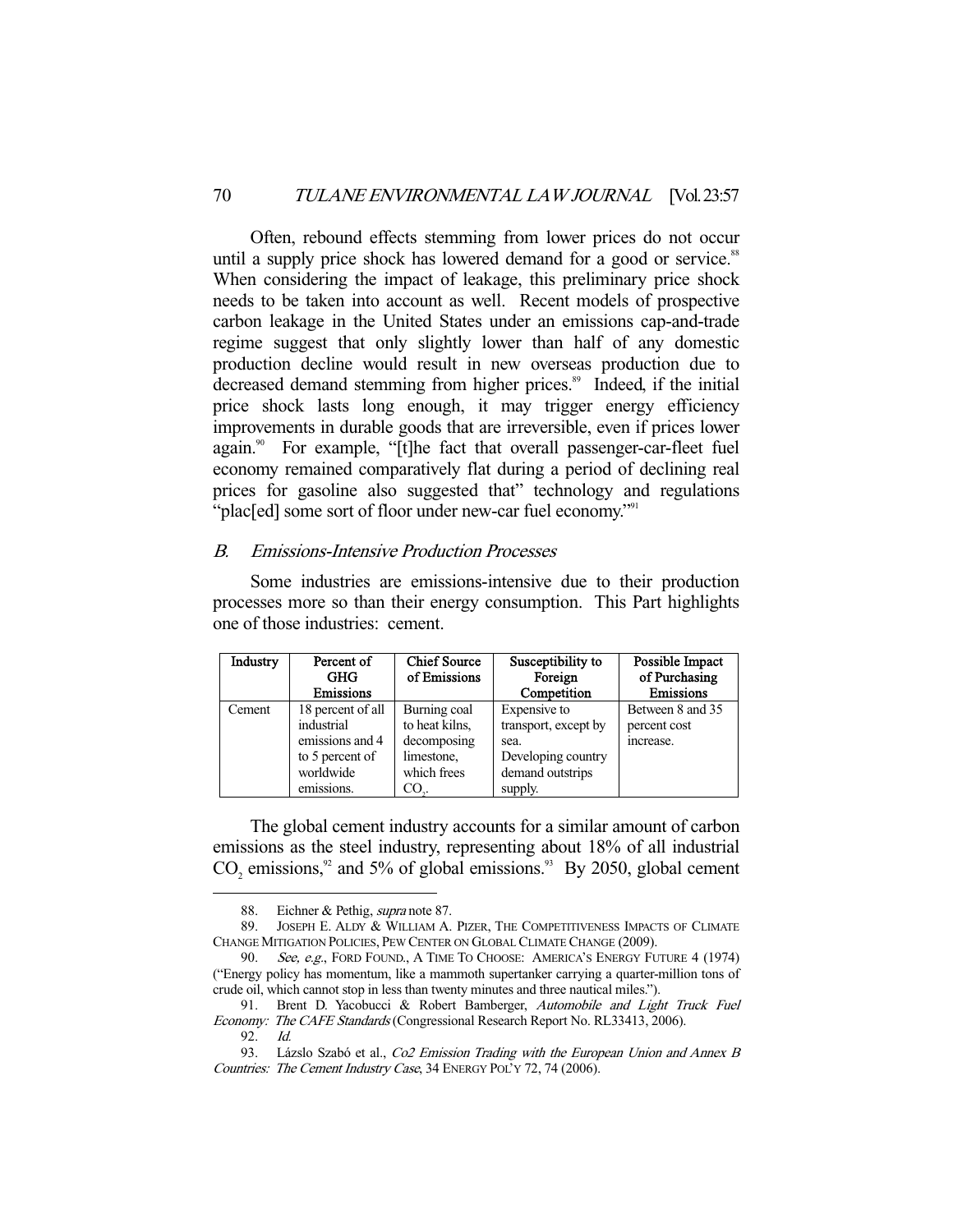production is expected to produce nearly five billion tons of carbon dioxide annually.94 Unlike steel production, cement emissions stem less from energy consumption than from direct emissions during production.<sup>95</sup> About half of the emissions from producing cement are caused by chemical processes<sup> $%$ </sup> and energy is only 30% to 40% of the production cost.<sup>97</sup> Manufacturing cement requires "burning vast amounts" of cheap coal to heat kilns to more than 1,500[º]C. It also relies on the decomposition of limestone, a chemical change which frees carbon dioxide as a byproduct."98 The Cement Sustainability Initiative, coordinated by the World Business Council on Sustainable Development, has enlisted the eighteen largest cement producers to pledge to "reduce[] carbon dioxide emissions during cement production on average by 100kg of  $CO<sub>2</sub>$  per tonne of production";<sup>99</sup> however, this pales in comparison to total cement production emissions.

 A model of Dutch cement production suggests that a price of  $E20$ /ton of CO<sub>2</sub> emissions yields an 8% increase in cement production costs; however, this cost increase is entirely passed through to consumers.100 Because cement inputs, such as slag and fly ash from steel production, are readily found in most countries, it is likely that cement production elsewhere in the EU will experience a similar dynamic. An EU-wide model of the cement industry projects that if  $CO<sub>2</sub>$  emissions cost  $\epsilon$ 40/ton, then the EU will cut its cement production by 3.5%; however, other, nonregulated regions may increase their production by more than this amount.<sup>101</sup>

The German cement industry cites a study by McKinsey  $\&$ Company that suggests the purchase of emissions permits for more than €50/ton would cause up to 90% of its production to relocate outside the EU, with a  $\epsilon$ 35/ton price causing half the industry to move.<sup>102</sup> This industrial relocation will not only cause carbon leakage, but also increase

<sup>94.</sup> David Adam, The Unheralded Polluter: Cement Industry Comes Clean on Its Impact, GUARDIAN, Oct. 12, 2007, at 9, available at http://www.guardian.co.uk.environment/2007/oct/ 12/climatechange.

<sup>95.</sup> See id. (discussing how the manufacturing process requires the incineration of large quantities of coal to heat the kilns).

<sup>96.</sup> Bartsch, *supra* note 41, at 18.

<sup>97.</sup> Szabó et al., *supra* note 93, at 74.

<sup>98.</sup> Adam, *supra* note 94.

<sup>99.</sup> Mayer, *supra* note 45.

<sup>100.</sup> De Bruyn, *supra* note 50, at 7.

 <sup>101.</sup> Szabó et al., supra note 93, at 84.

<sup>102.</sup> German Cement Industry Joins Lobby Against Full Auctioning, POINT CARBON NEWS: CARBON MARKET EUR., Sept. 5, 2008, at 4-5.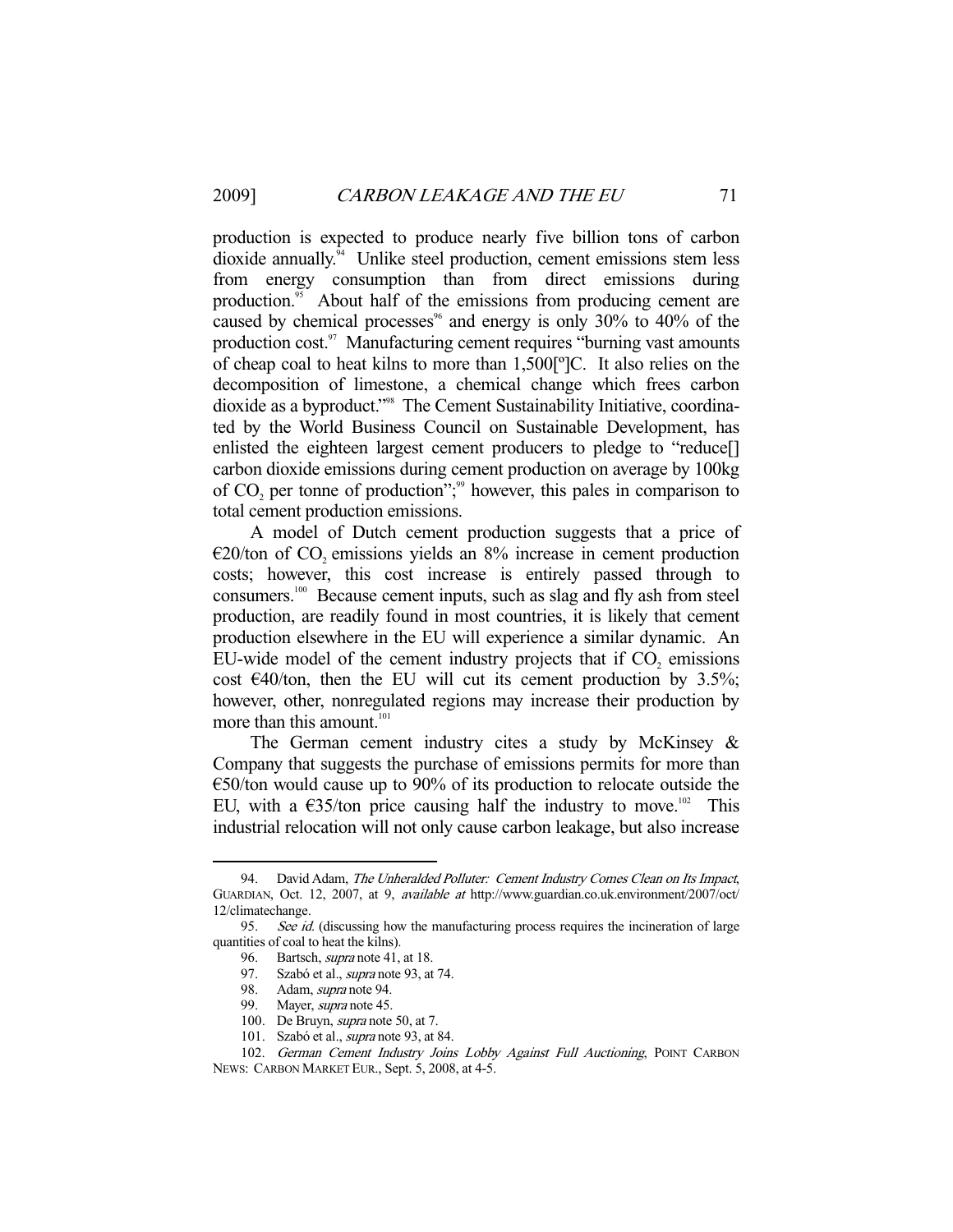overall emissions as the cement is transported back to the EU.103 Likewise, U.K. cement producers fear that direct and indirect costs, depending on the actual carbon price, could rise up to 35% of value added in UK cement production (assuming a price of 20 Euro per tonne  $CO_2$ ).<sup>104</sup>

 The European Cement Association (Cembureau) projects that the EU ETS "could put an end to cement production in the EU."<sup>105</sup> An analysis of the market, however, suggests otherwise. At present, EU cement producers face scant competition from abroad, because cement "is not conducive to international trade"<sup>106</sup> due to its relatively high weight and low value. Any international competition that does exist is limited to coastal regions because heavy weight has less impact on the cost of sea transport.<sup>107</sup> Once the cement makes landfall, however, it "is hardly transported more than 150km inland."<sup>108</sup> This explains why, as of 1997, only 7% of cement consumption was provided through international trade.<sup>109</sup> Thus, "inland [regions] seem to be relatively protected"<sup>110</sup> and able to pass through price increases related to carbon emissions to the consumers. However, one study for the European Commission suggests that the cost of emissions allowances for the cement industry would be "roughly equal to freight costs from northern Africa or the eastern European countries outside the EU."<sup>111</sup>

 The cement industry's relative concentration and its "limit pricing strategy" to deter "traders and imports" is another factor that enables the industry to pass through any emissions-related price increases to consumers<sup>112</sup>

 <sup>103.</sup> Id.

<sup>104.</sup> Susanne Dröge, *Tackling Leakage in a World of Unequal Carbon Prices*, CLIMATE STRATEGIES, Jan. 2007, available at http://www.climatestrategies.org/our-reports/category/32/153. html.

<sup>105.</sup> Chris Sleight, Cembureau Concerns over Carbon Trading Plans, CONSTRUCTION EUR., Dec. 8, 2008, http://www.khl.com/magazines/construction-europe/detail/item29783/Cembureauconcerns-over-carbon-trading-plans/.

<sup>106.</sup> Bartsch, *supra* note 41, at 18.

<sup>107.</sup> Samuel Barkin, The Counterintuitive Relationship Between Globalization and Climate Change, 3 GLOBAL ENVTL. POL. 8, 10 (Aug. 2003).

<sup>108.</sup> Szabó et al., *supra* note 93, at 73.

 <sup>109.</sup> De Bruyn, supra note 50.

<sup>110.</sup> Damien Demailly & Philippe Quirion, CO2 Abatement, Competitiveness and Leakage in the European Cement Industry Under the EU ETS: Grandfathering vs. Output-Based Allocation, 6 CLIMATE POL'Y 93, 98 (2006).

<sup>111.</sup> EUROPEAN COMM'N DIRECTORATE GEN. FOR ENV'T ET AL., supra note 52, at 37.

<sup>112.</sup> Jean Pierre Ponssard, Carbon Leakage from the EU Emission Trading Scheme: A Comment on the Cement Sector 3 (Climate Strategies Working Paper, 2009).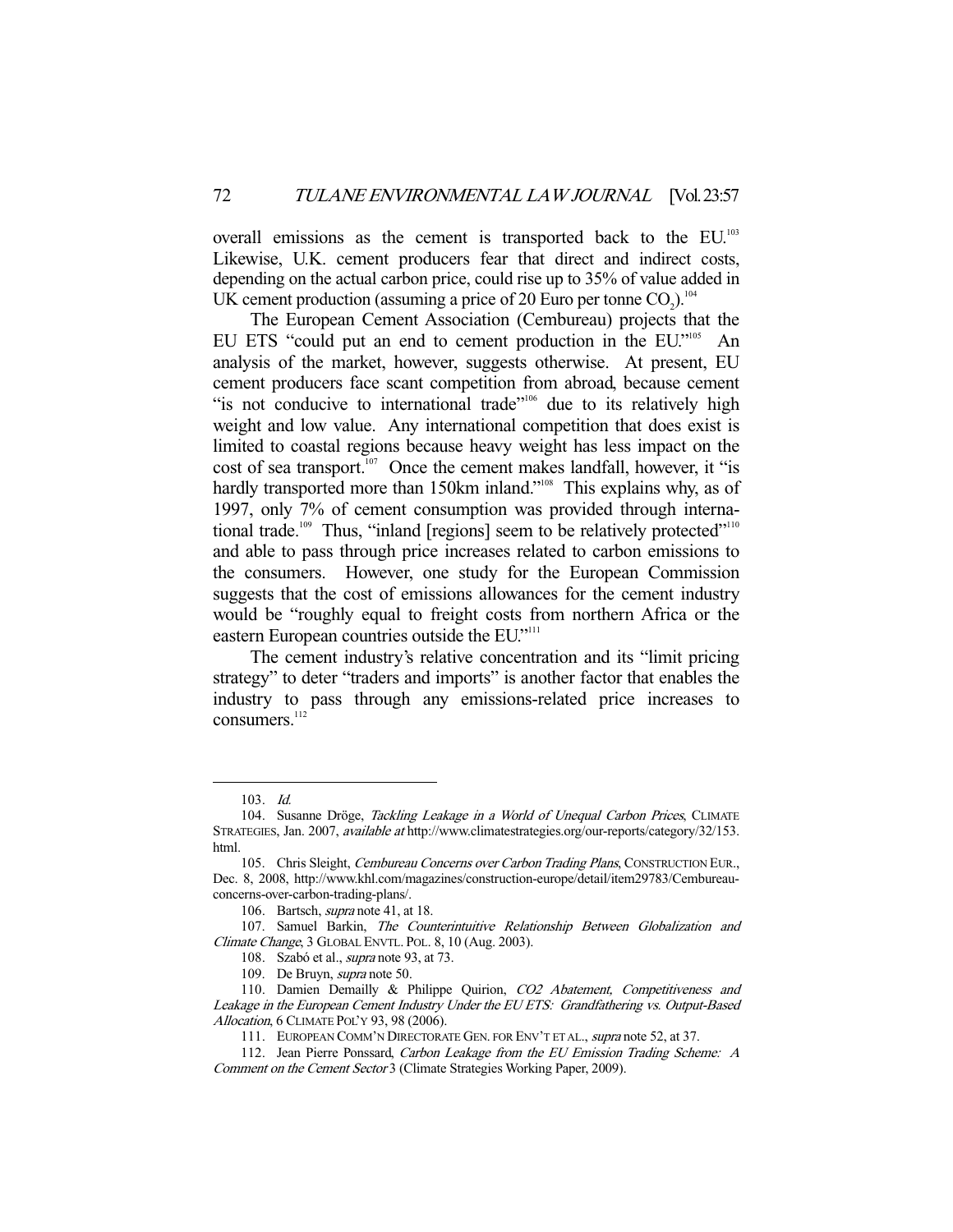Cement consumption growth abroad in China, Southeast Asia, and India is "tied to their intensive industrialisation processes."113 Almost half of the world supply of concrete is produced in China,114 and consumption continues to grow there and in India.<sup>115</sup> The EU, by comparison, produces and consumes only about 11% of the world cement market, and this share is declining.<sup>116</sup> By 2030, it is expected that China and India "will consume almost half of the world cement production."117 Because cement is difficult to transport inland, these markets will likely rely on domestic production.

 New technological developments suggest that cement may evolve from a liability to an asset in the battle against climate change. Calera, a California startup company, has demonstrated new cement technology that not only is emissions-free, but also helps sequester emissions from power plants, up to a half-ton of carbon dioxide for every ton of cement.<sup>118</sup> Meanwhile, Carbon Sciences "plans to use flue gas and the water leftover after mining operations" to create cement, while Carbon Sense Solutions "plans to accelerate the natural process of cement absorbing  $CO_2$  by exposing a fresh batch to flue gas."<sup>119</sup>

## C. Electricity

 Western Europe is not situated close enough to unregulated countries to import electric power from abroad.120 This means that the power generation industry in those countries can pass through increased costs related to emissions reductions to consumers without a fear of price competition from countries lacking an emissions control policy. By contrast, the newer member states of the EU, such as Poland and the Baltic states, could conceivably face power imports from the Ukraine, Russia, or Belarus.<sup>121</sup> Indeed, because 90% of Poland's power is coalgenerated, its power prices may be more affected by carbon caps than

 <sup>113.</sup> Szabó et al., supra note 93, at 84.

<sup>114.</sup> Adam, *supra* note 94.

 <sup>115.</sup> Szabó et al., supra note 93, at 74.

<sup>116.</sup> *Id.* at 73.

<sup>117.</sup> *Id.* at 78.

<sup>118.</sup> Carrie Sturrock, Green Cement May Set CO2 Fate in Concrete, S.F. CHRON., Sept. 2, 2008, available at http://www.sfgate.com/cgi-bin/article.cgi?f=/c/a/2008/09/02/MNGD12936I.DTL; cf. Joseph Romm, Exclusive: Does Carbon-Eating Cement Deserve the Hype?, CLIMATEPROGRESS.COM, Apr. 2, 2009, http://climateprogress.org/2009/04/02/calera-caldeira-green-cement-carbon-co2/.

<sup>119.</sup> David Biello, *Cement from CO<sub>2</sub>: A Concrete Cure for Global Warming?*, ScI. AM., Aug. 7, 2008, http://www.scientificamerican.com/article.cfm?id=cement-from-carbon-dioxide.

<sup>120.</sup> See EUROPEAN ENV'T AGENCY, supra note 29, at 14.

 <sup>121.</sup> Dröge, supra note 104, at 38-39.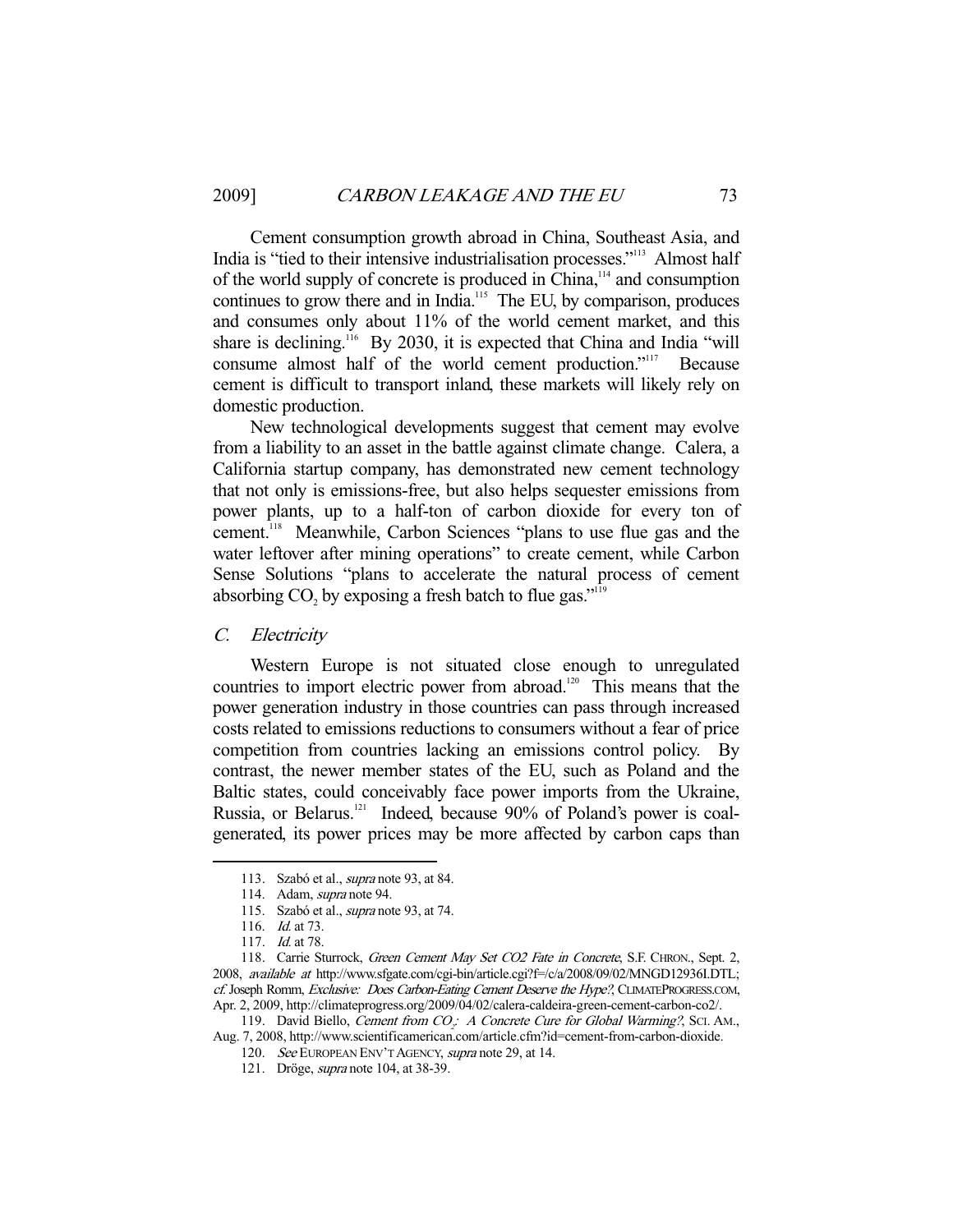other EU member states.<sup>122</sup> Thus, there is a potential for electric power generation leakage in parts of the EU. Policymakers are attempting to reduce this national disparity by setting aside 10% of EU emissions quotas for a "solidarity fund" to help poor countries in Central and Eastern Europe.<sup>123</sup>

#### D. Paper

-

 The paper industry is projected to face higher costs after purchasing emissions allowances. Even if the industry received free allowances for 95% of its current emissions, it would still face a "cost increase . . . in the order of 0.3 to 1.0% in processes with chemical pulp and up to 1.9% in pulp and paper production based on recovered fibre. Mechanical pulping (6% of total pulp) and thermo-mechanical pulping (12% of total pulp) [would be] affected by a 3-4% and 5-6% net cost increase, respectively."124 These additional costs stem in part from higher power prices. A consultant to the UK Confederation of Paper Industries projects that the expense of purchasing emissions would exceed the industry's annual profits.<sup>125</sup>

 The paper industry is also quite international, which means there may be significant contribution from non-EU ETS countries. The German paper and board industry conducts nearly 20% of its trade outside the EU.<sup>126</sup>

## V. LEAKAGE SHOULD NOT BE A SIGNIFICANT CONCERN FOR THE EU **ETS**

 Many academic studies and scholars suggest that industry warnings about carbon leakage may be exaggerated. For example, Professor Michael Wara of Stanford Law School, an expert on emissions trading,

 <sup>122.</sup> EurActiv.com, EU Moves Closer to Climate Deal for Heavy Industry (Dec. 4, 2008), http://www.euractiv.com/en/climate\_change/eu-moves-closer-climate-deal-heavy-industry/article-177769.

 <sup>123.</sup> EurActiv.com, Industry Set To Win EU Climate Concessions (Dec. 12, 2008), http://www.euractiv.com/en/eu\_summit/industry-set-win-eu-climate-concessions/article-178003.

<sup>124.</sup> EUROPEAN COMM'N DIRECTORATE GEN. FOR ENV'T ET AL., supra note 52, at 5.

<sup>125.</sup> Bryan C. Bateman, Where Have All the Scouts Gone, 7(34) POINT CARBON NEWS: CARBON MARKET EUR., Sept. 12, 2008, at 7.

 <sup>126.</sup> Franzjosef Schafhausen, How To Address Carbon Leakage in the EU ETS, German Federal Ministry for the Environment, Nature Conservation and Nuclear Safety Presentation at Symposium on Allocation and Leakage/Competitiveness Issues of Emissions Trading Schemes, Institute for Global Environmental Strategies, Tokyo 16 (Mar. 12, 2009), available at http:// www.iges.or.jp/jp/cdm/pdf/20090312et/Schafhausen.pdf.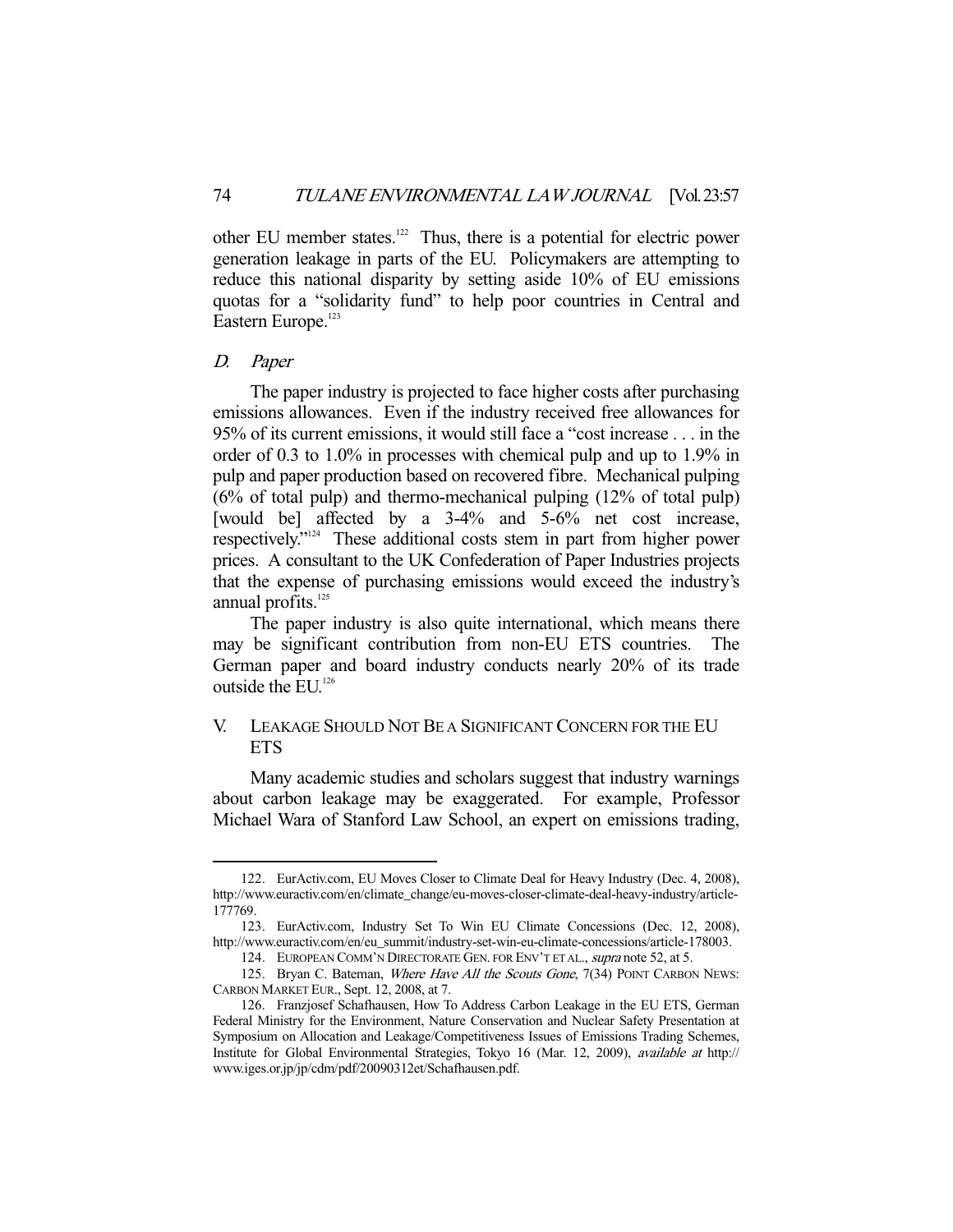notes that "[m]ost of the industries claiming to be hurt by emissions standards are not competitive for a lot of reasons . . . . There will be a small number of companies on the margins that this will affect, but they are the exceptions to the rule."127 Industry forecasts are often devised largely to justify why each industry should be granted free emissions permits. As a result, even industries insulated from foreign competition, such as inland cement producers, have instrumental motives in raising the specter of businesses "fleeing the continent in search of countries where emitting  $CO_2$  is cheaper or free."<sup>128</sup> Indeed, threats of leakage from businesses that earn their most significant profits from the EU, such as Europe's own aviation industry, $129$  must be taken with more than a grain of salt.

 Other academicians agree that leakage should have "only a very limited impact on the overall [EU] economy"<sup>130</sup> because "serious leakage" problems could only occur for a narrow range of sectors and products,"<sup>131</sup> "represent[ing] well under 1% of GDP and a much smaller fraction still of employment."132 Even within European manufacturing centers like Germany and the United Kingdom, "[d]etailed analysis . . . shows that only 1% to 2% of GDP is associated with activities that face significant cost increases from carbon pricing."<sup>133</sup>

The *Economist* reports that "even the most vulnerable industries would not suffer the Armageddon that lobbying groups are predicting,"<sup>134</sup> as illustrated by a "Pew Centre on Global Climate Change [study which] . . . sizes up a \$15 carbon price . . . [and] concludes that output would fall by 2% or less in 80% of cases[; although], [p]aper and glass would face a bigger contraction, of 5%."<sup>135</sup> Experts from Mission Climat of Caisse des Depots, Massachusetts Institute of Technology (MIT), and University

<sup>127.</sup> Pentland, *supra* note 21; see also Carbon Trust, EU ETS To Have Marginal Impact on Competitiveness of EU Industry (Jan. 15, 2008), http://www.carbontrust.co.uk/News/presscentre/ 2008/EU\_ETS.htm ("For more than 90% of manufacturing industry, carbon costs will remain trivial compared to . . . other influences on international competitiveness." (quoting Michael Grubb, Chief Economist at the Carbon Trust and Chairman of Climate Strategies)).

<sup>128.</sup> See, e.g., EurActiv.com (Sept. 3, 2008), supra note 19.

 <sup>129.</sup> ERNST & YOUNG, INCLUSION OF AVIATION IN THE EU ETS: CASES FOR CARBON LEAKAGE, at iii (2008).

<sup>130.</sup> Neuhoff & Matthes, *supra* note 37, at 7.

 <sup>131.</sup> EurActiv.com, The Role of Auctions in Emissions Trading (Oct. 14, 2008), http:// www.euractiv.com/en/climate-change/role-auctions-emissions-trading/article-176346.

 <sup>132.</sup> Neuhoff & Matthes, supra note 37, letter from Michael Grubb, Chairman, Climate Strategies.

<sup>133.</sup> Id. at 7; see also Dröge, supra note 104.

 <sup>134.</sup> Emissions Suspicions, ECONOMIST, June 21, 2008, at 88.

 <sup>135.</sup> Id.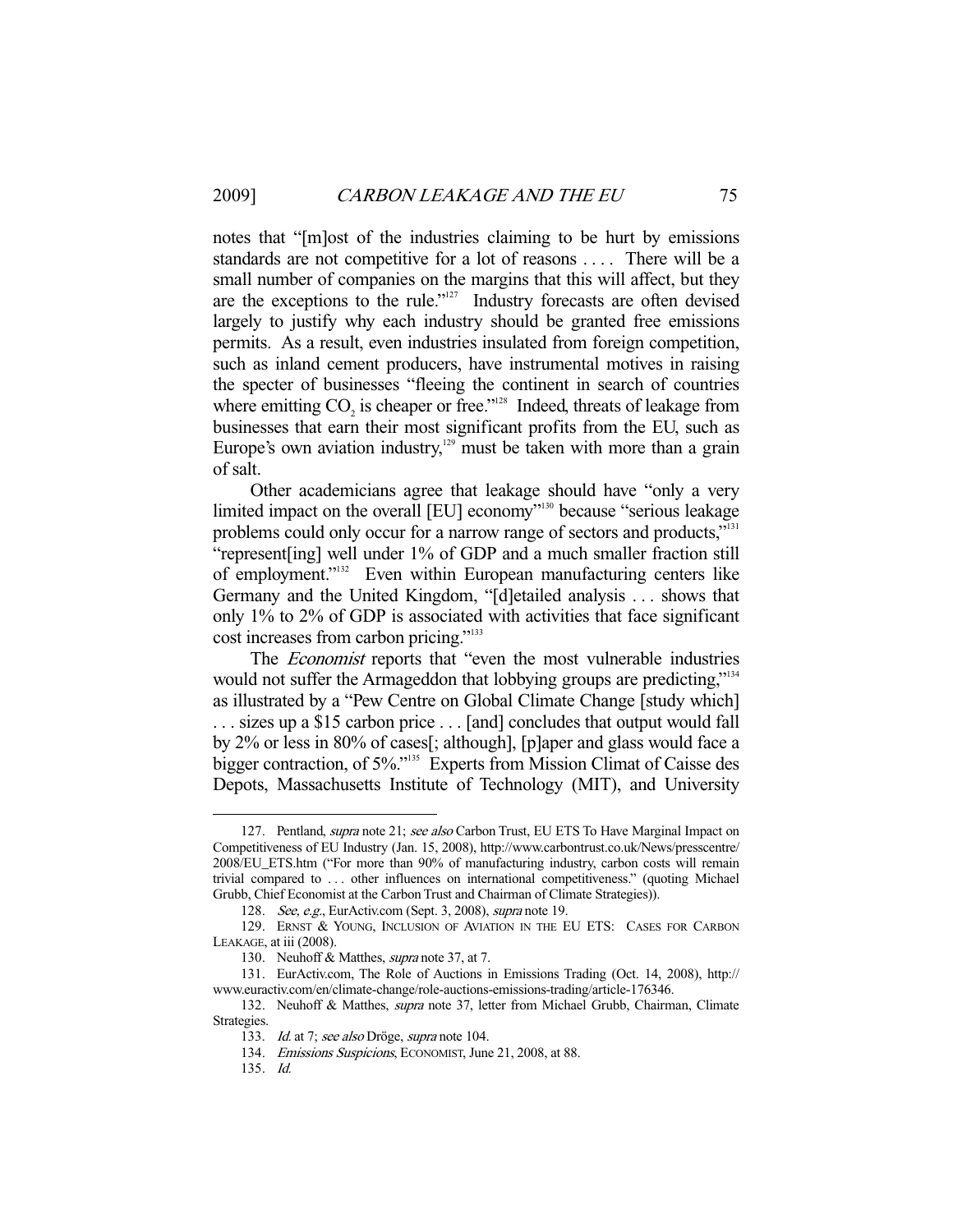College Dublin concur, forecasting that less than 5% of European industrial output and even less European employment would be affected by the requirement of purchasing emissions permits.<sup>136</sup> As do the Netherlands Bureau for Economic Policy Analysis and the Netherlands Environmental Agency, which predict that in an asymmetric carbon emissions regulatory regime, "production from energy-intensive sectors in the EU would fall 4.5 per cent and employment decrease 3.2 per cent."137 Roughly 40% of this lost production would reappear outside the EU, resulting in "3% of the intended emissions reduction [coming] undone."<sup>138</sup> This is similar in scope to the IPCC's estimate that while "trade flows in response to changes in relative [emissions] prices might lead to very limited carbon leakage in the order of 5% to 20%,"139 flexible emissions reduction mechanisms under the Kyoto Protocol "could lower abatement costs by 1% of global GDP."140

Ex post facto assessments of the impact to date of the EU ETS support the proposition that estimates of its cost and impact may be somewhat exaggerated. The International Energy Agency has noted that emissions credits in the steel sector were over-allocated and the cement industry has shown "[l]ittle change in market prices yet small evidence of [a] price increase."<sup>141</sup> Meanwhile, the refinery sector has retained a surplus of allowances and any impacts of EU ETS on the sector are "difficult to see."<sup>142</sup>

 MIT Professor Mustafa Babiker and Julia Reinaud of the International Energy Agency advise caution about placing too much reliance economic simulations. Reinaud's comparison of ex ante simulations to ex post assessments suggests that "methodological uncertainties abound" in simulations, resulting in widely varying carbon leakage projections.<sup>143</sup> By example, Reinaud cites studies of leakage in the iron and steel industries ranging from 0.5% to 25%, and leakage in the cement industry ranging from  $40\%$  to  $70\%$ .<sup>144</sup>

 <sup>136.</sup> Convery et al., supra note 34, at 20.

<sup>137.</sup> Using More CERs Can Slow EU Carbon Leakage in EU: Report, PointCarbon News: Carbon Market Eur., Oct. 10, 2008, at 2-3; T. Manders & P. Veenendaal, Neth. Envtl. Assessment Agency, Border Tax Adjustments and the EU-ETS: A Quantitative Assessment 9 (2008), https://www.gtap.agecon.purdue.edu/resources/download/4334.pdf.

 <sup>138.</sup> Manders & Veenendaal, supra note 137, at 9.

<sup>139.</sup> Bartsch, *supra* note 41, at 17.

<sup>140.</sup> *Id.* at 18.

<sup>141.</sup> Reinaud, *supra* note 75, at 6.

 <sup>142.</sup> Id.

 <sup>143.</sup> Id.

 <sup>144.</sup> Id.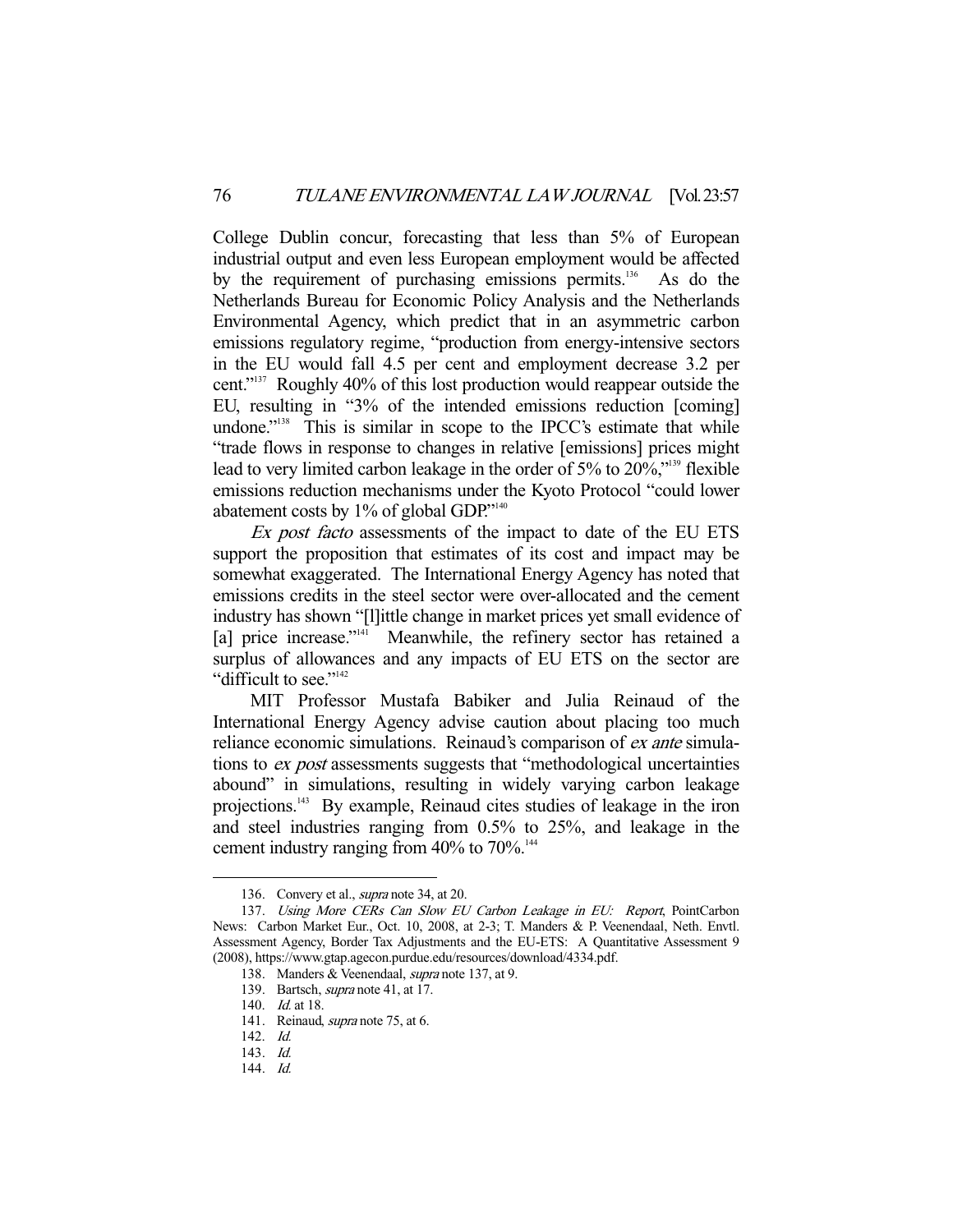Meanwhile, Babiker believes that many simulations underestimate the possibility of carbon leakage by improperly neglecting "unexploited economies of scale" that may be available to unregulated producers who receive increased industrial investment as a result of production being shifted away from regulated countries.<sup>145</sup> Further, Babiker warns that current leakage models may be too aggressive in their assumption that product differentiation based on national origin makes home country producers less susceptible to foreign competition.<sup>146</sup> If energy-intensive products produced worldwide are more homogenous than perceived, "the perceived demand curves facing the [lower-cost producer] foreign firm becomes flat, markups fall, foreign sales in OECD increase, and accordingly both total production and production per firm expand in non-OECD economies."147 If firms in each market enter and exit the industry, Babiker's model predicts that "[u]nder the assumption of differentiated goods, the number of firms falls by 2% and output per firm by  $3.7\%$ ."<sup>148</sup> By contrast, assuming a world of product homogeneity regardless of national origin, "the number of [energy-intensive OECD] firms falls by 53.3% and output per firm [falls] by  $57\%$ ."<sup>149</sup>

 In sum, carbon leakage modeling challenges do exist, as demonstrated by comparison with *ex post facto* results to date and the great variance of the analyses. Nonetheless, modeling remains an important analytical tool because it is only in comparison to the counterfactual scenarios shown in such models that leakage can be demonstrated.<sup>150</sup> The next Part of the Article moves beyond economic models to fundamental tenets and trends that explain why carbon leakage should not be a significant issue for EU ETS.

A. Barriers to Entry

 Static neoclassical models of imports assume instant equilibrium. In reality, "[f]oreign exporters cannot build up supply networks overnight."151 Likewise, local EU firms can create other barriers to the entry of energy-intensive commodities shipped in bulk, such as cement

<sup>145.</sup> Babiker, *supra* note 86, at 441.

<sup>146.</sup> *Id.* at 422. Babiker refers to this assumption as an Armington structure, as contrasted with a Hecksher-Ohlin framework wherein goods are assumed to be homogenous and undifferentiated, regardless of national origin.

 <sup>147.</sup> Id. at 436.

 <sup>148.</sup> Id.

 <sup>149.</sup> Id.

<sup>150.</sup> Reinaud, *supra* note 75, at 1.

<sup>151.</sup> Demailly & Quirion, supra note 110, at 100.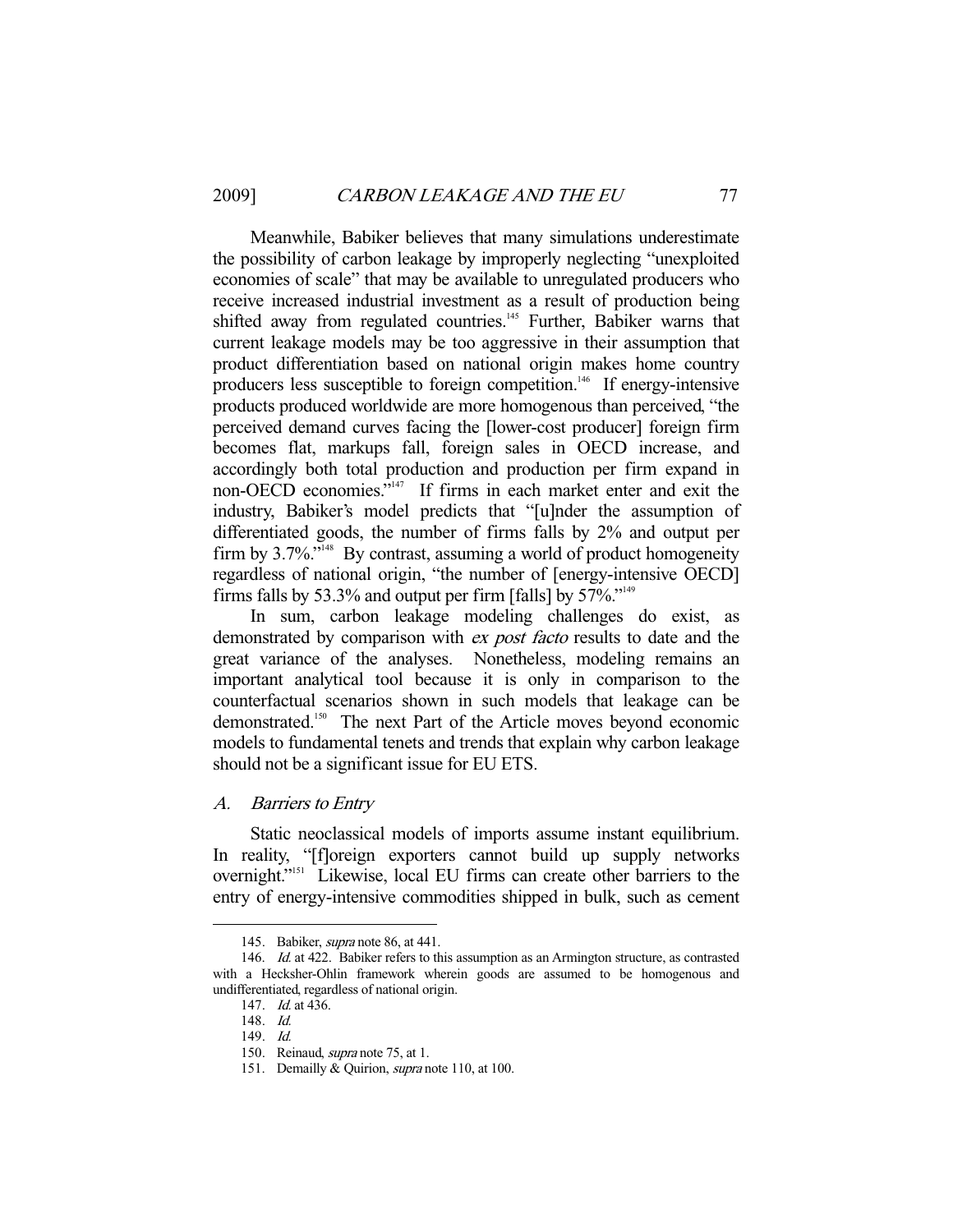and steel, by occupying all available port facilities so foreign companies cannot bring their product onshore.<sup>152</sup> The European Commission's own research shows that "market concentration in the cement industry is rather high and prone to collusion and the formation of cartels and the cement sector is unlikely to be significantly exposed to international competition due to high transportation costs."<sup>153</sup>

 Research by Professor Michael Grubb from Cambridge University suggests that "expos[ure] to non-EU competition is not even 2% for [the] EU['s] lime and cement industry," and for the steel sector, competition does not reach 20%.154 As discussed earlier, cement's high land transit costs limit the competitiveness of international imports to coastal regions.<sup>155</sup>

 Recent events support this perspective. For example, a study by the International Energy Agency shows that European aluminium production has not been negatively impacted by putting a price on carbon emissions; to the contrary, "a shuttered smelter in Germany reopened in 2007, despite the rising cost of emissions."156 Likewise, a study by New Carbon Finance showed that power prices in Poland and Germany already reflected the cost of carbon emissions permits, despite the fact that these permits were initially given to power producers for free in the first round of EU ETS.<sup>157</sup> As a result, power consumers, including aluminium and steel companies, are already paying for carbon emissions in their power bill, yet have remained onshore.<sup>158</sup>

 Because most energy-intensive industries are capital-intensive, much of the production in unregulated countries is the result of investment from EU and other Western firms already in the industry. EU

 <sup>152.</sup> Id.

 <sup>153.</sup> S. Kumar, Carbon Leakage or Auctioning Avoidance: How To Pervert Emissions Trading, POINT CARBON NEWS: CARBON MARKET EUR., Sept. 5, 2008, at 7 (quoting EU Commission) (internal quotation marks omitted).

<sup>154.</sup> See Claude Turmes, Wolf or Sheep?: Myth and Realities Behind Energy Intensive Industry Lobby Efforts To Dilute the EU Climate Package (2008), available at http://www. euractiv.com/29/images/Turmes%20European%20Spring%20Council%202008-Background\_ tcm29-170918.doc.

 <sup>155.</sup> But cf. Michael Grubb & Karsten Neuhoff, Allocation and Competitiveness in the EU Emission Trading Scheme: Policy Overview, 6 CLIMATE POL'Y (SPECIAL ISSUE) 5, 10 (2006) ("[H]ardly any cement is currently imported from outside the EU. This does not imply that changes in production costs cannot create opportunities for international trade.").

<sup>156.</sup> Emissions Suspicions, supra note 134.

<sup>157.</sup> Electricity Prices Not Affected by Full Auctioning of Allowance: Report, POINT CARBON NEWS, Sept. 23, 2008, http://www.pointcarbon.com/news/1.974855.

 <sup>158.</sup> JULIA RENAUD, ISSUES BEHIND COMPETITIVENESS AND CARBON LEAKAGE: FOCUS ON HEAVY INDUSTRY 84 (2008).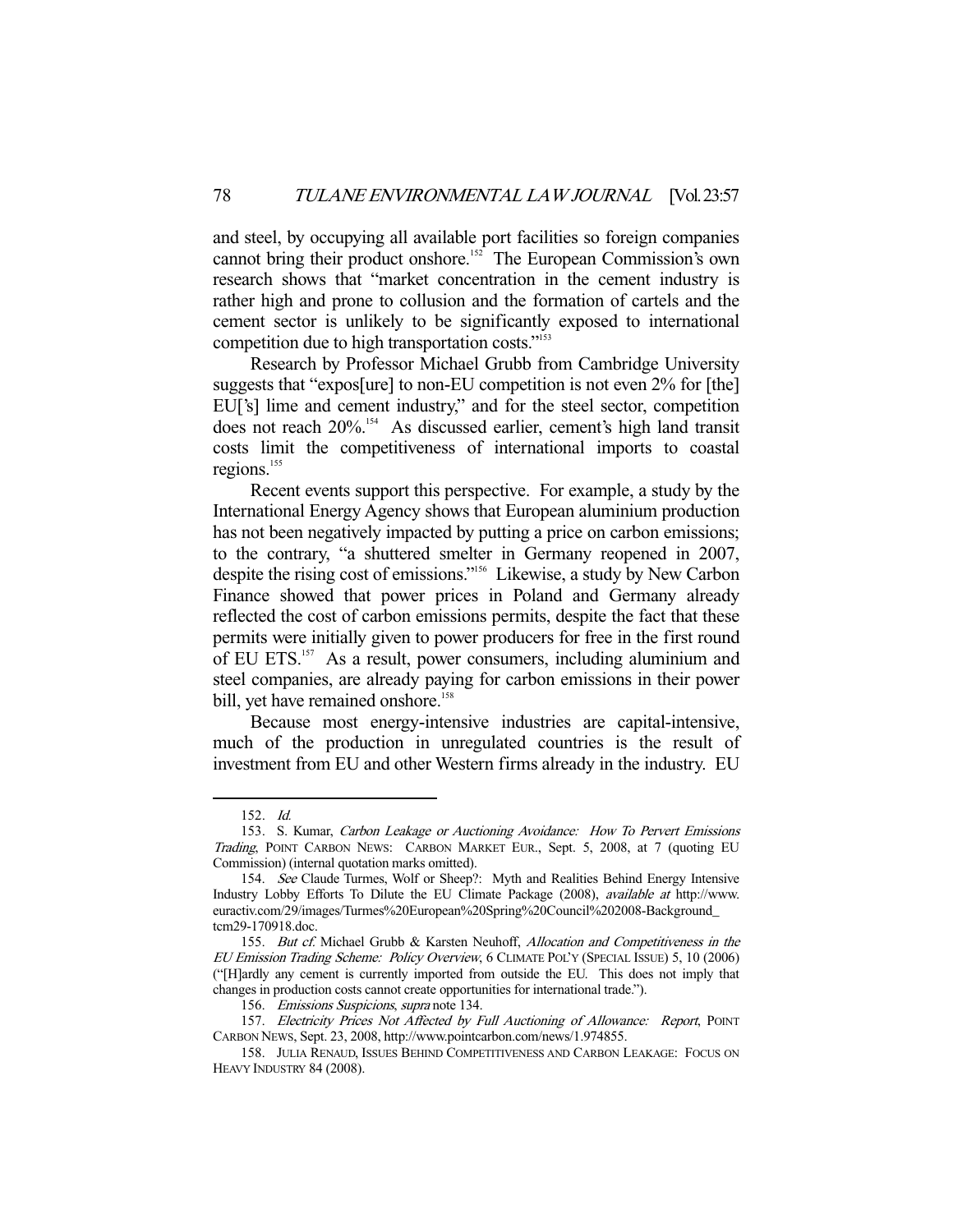firms can use their ownership of foreign subsidiaries to require that the subsidiaries focus on their home market, rather than export to the EU.<sup>159</sup>

## B. Emissions Pricing Alone Will Not Drive Manufacturers Out of the EU

 "[I]ndustries [such] as cement manufacture [a]re not so easily transferable."160 Indeed, "[c]osts imposed by tighter pollution regulation are not a major determinant of trade and location patterns, even for those sectors most likely to be affected by such regulation."<sup>161</sup> Manufacturing plant movement is more likely driven by factors such as "labour costs and skills, market size, political stability, income levels, physical infrastructure and a wide range of government policies (taxes, financial and investment regulations)."162 Even European Parliamentarians in favor of free emissions allocations to industry acknowledge that "[c]arbon leakage is difficult to prove."<sup>163</sup>

Morgan Stanley concurs:

[C]oncerns that carbon-intensive industries could relocate due to loss of competitiveness seem overblown. Only a relatively small number of carbon-intensive industries would feel a significant impact even if GHG emissions were fully priced. Even for those industries, climate policy would be only one of many factors in their decision about location of production.164

One "reality check" of this viewpoint is readily demonstrable today: "Europe has had more expensive energy than just about everywhere for decades, yet we still produce virtually all our own steel and our own cement."<sup>165</sup>

<sup>159.</sup> Id. This may, however, be a two-sided coin. Because the EU firms have invested in unregulated countries, they may also be better-suited to quickly shift some of their production abroad.

 <sup>160.</sup> Michael Willoughby, Power Industry, Construction Products Take Beating from EU on 'Super Tuesday,' BUILDING, Oct. 7, 2008, available at http://www.building.co.uk/story.asp? storyCode=3124389.

 <sup>161.</sup> EurActiv.com (May 16, 2008), supra note 19 (quoting the Stern Report on Climate Change); see also Bartsch, supra note 41, at 18 ("Environmental policy regulations are only one factor and, according to most empirical studies, not yet a significant one.").

 <sup>162.</sup> Bartsch, supra note 41, at 18.

<sup>163.</sup> E. Korhola, *Emissions Trading—The Last Chance To Get It Right*, POINT CARBON NEWS: CARBON MARKET EUR., Sept. 19, 2008, at 7.

 <sup>164.</sup> Bartsch, supra note 41, at 17.

<sup>165.</sup> Richard Black, Trade Can 'Export' CO2 Emissions, BBC News, Dec. 19, 2005, http://news.bbc.co.uk/1/hi/sci/tech/4542104.stm.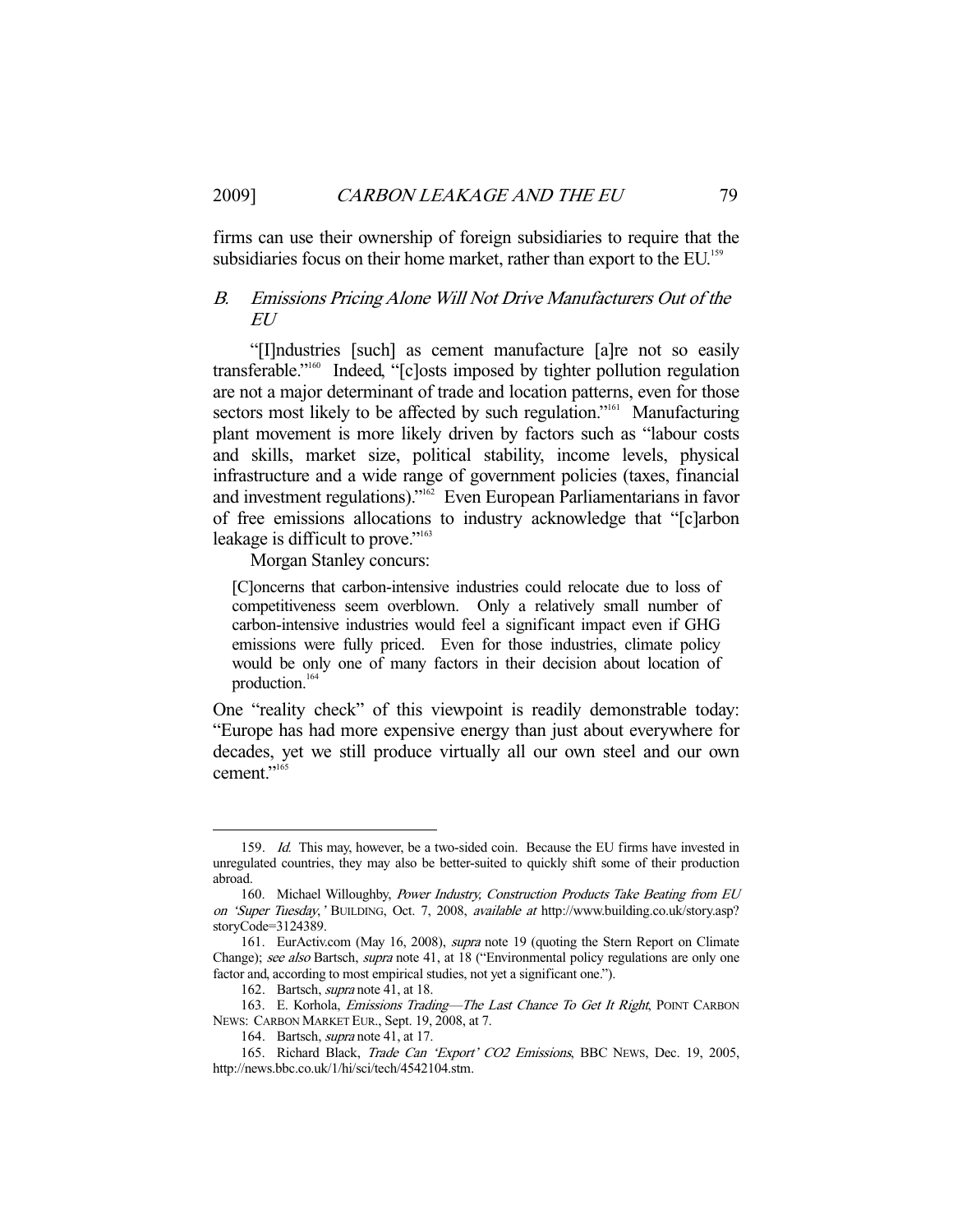#### C. Controlling Emissions Can Create New Jobs and Profits

 Technological advances to reduce emissions provide excellent opportunities for export sales.<sup>166</sup> "[A] strict environmental policy might even create a first-mover advantage by shaping new technological leaders in abatement technology by setting tough emission standards."<sup>167</sup> As a result, countries with tighter emissions regulations are well-positioned for international sales of environmental protection equipment.<sup>168</sup> In short, putting a price on carbon emissions might foster, rather than impede, industrial growth and employment.

 If models of potential carbon leakage in the United States foreshadow similar changes in the EU, then even emissions-intensive industries stand to lose few jobs, with employment declining by only 2% in industries in the top tenth percentile of energy intensity.<sup>169</sup>

## D. Projections of Carbon Leakage Fail To Account for Technology

 Estimates of the cost of emissions abatement often fail to consider technology innovations and economies of scale that would be spurred by the emissions cap.<sup>170</sup> An apt analogy is the Acid Rain Program required by the Clear Air Act, wherein industry overestimated the cost of abatement by 300%, due to a failure to include technological advances in their forecasts.<sup>171</sup>

A recent study by McKinsey  $&$  Company suggests that energy efficiency improvements would suffice to meet all of the EU's emissions

<sup>166.</sup> Thomas L. Friedman, The Power of Green, N.Y. TIMES, Apr. 15, 2007, available at http://www.nytimes.com/2007/04/15/magazine/15green.t.html ("Clean-tech plays to America's strength because making things like locomotives lighter and smarter takes a lot of knowledge not cheap labor. That's why embedding clean-tech into everything we design and manufacture is a way to revive America as a manufacturing power.").

<sup>167.</sup> Bartsch, *supra* note 41, at 18.

 <sup>168.</sup> Id. at 18.

<sup>169.</sup> Aldy & Pizer, supra note 89, at 19.

<sup>170.</sup> Richard G. Richels & Geoffrey J. Blanford, The Value of Technological Advance in Decarbonizing the U.S. Economy 1 (AEI-Brookings Joint Center for Regulatory Studies, Working Paper No. 07-19, Nov. 2007), available at http://www.aei-brookings.org/admin/ authorpdfs/redirect-safely.php?fname=../pdffiles/WP07-19\_topost.pdf ("[N]o meaningful reduction in carbon dioxide emissions will occur without some type of price signal to creat[e] an incentive for low-emitting technologies.").

<sup>171.</sup> Matthew F. Pawa & Benjamin A. Krass, Global Warming as a Public Nuisance: Connecticut v. American Electric Power, 16 FORDHAM ENVTL. L. REV. 407, 429 (2005) (discussing how projected costs up to \$6.6 billion per year were reduced to \$1.5 to \$2.1 billion per year once the program was implemented).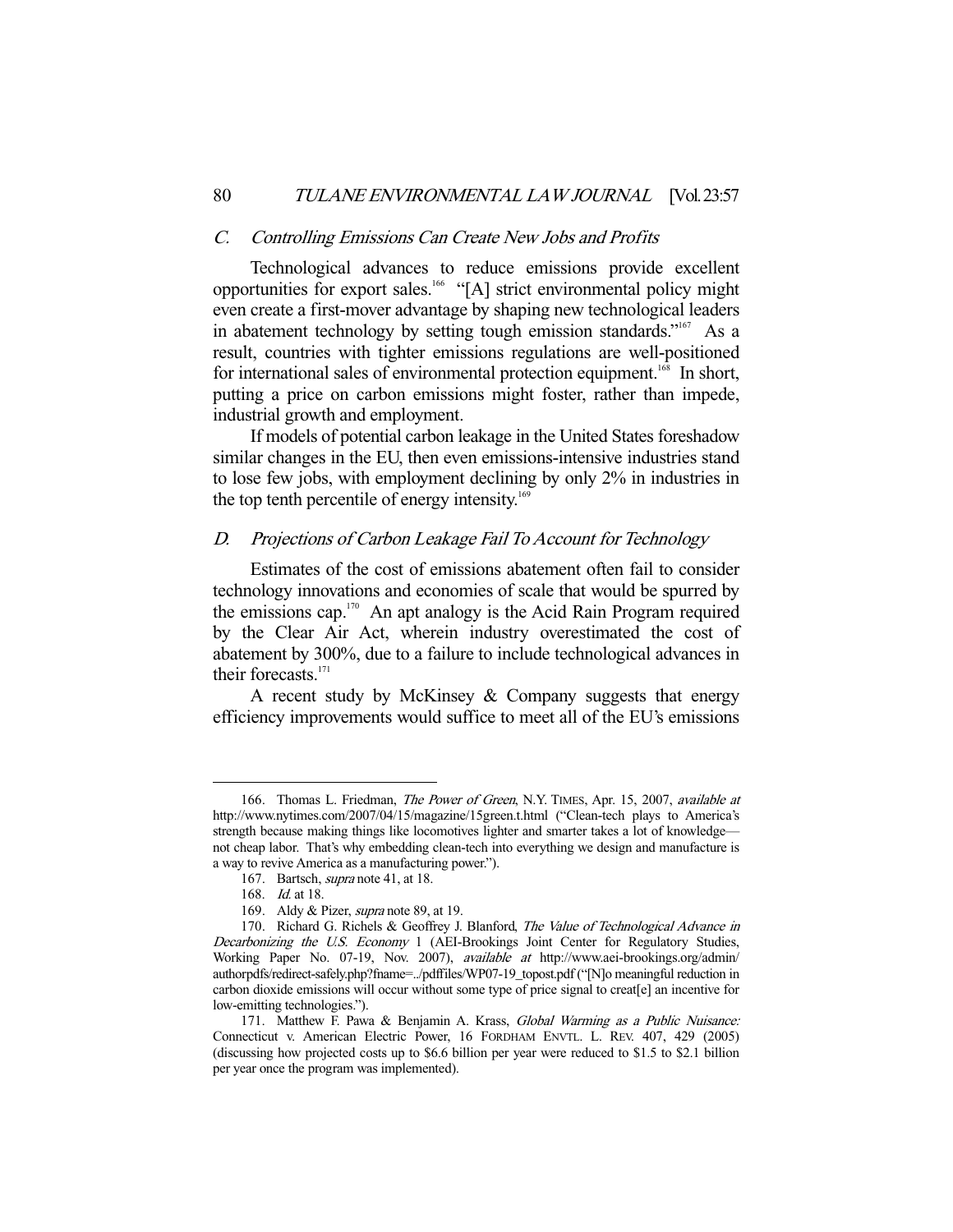targets. $172$  Academic econometric models and simulations confirm this hypothesis. For example, in a model of two countries' economies, wherein only one country enforces a cap on emissions, employment of "directed technical change" (for example, technology designed to reduce emissions) brings about "a counterbalancing induced-technology effect" and a lowering of carbon leakage.<sup>173</sup> If energy demand is elastic, which it is more likely to be in the long-run, $174$  then even a nonregulated country will be induced "to voluntarily reduce its emissions," effectively creating negative leakage.175 Accordingly, "the leakage rates reported in the literature [so far] may be too high, as these estimates neglect the effect of [relative] price changes on the incentives to innovate."176

 An economic simulation by economic researchers at Fondazione Eni Enrico Mattei observed a similar effect: "We build-in the endogenous energy-saving technology in a large CGE [Computational General Equilibrium] model and verify that the results from the formal model carry over. Carbon leakage becomes negative for moderate levels of international technology spillover."177

 The steel industry demonstrates the role of energy-saving technology at a more micro-level. Because one type of steelmaking (EAF) has a much lower emissions profile than the other method (BOF), "overall emissions may be reduced through substitution across technologies."<sup>178</sup> And, regardless of the process employed, emissions can sometimes be further "reduced by substitution of less polluting inputs for more polluting ones."179 This is demonstrated in a static numerical partial equilibrium model of the world steel industry, simulating "production of steel with three technologies in ten regions, consumption and trade of two steel qualities, and the markets for iron ore, metallurgical coal, and scrap as well as the sea transports related to the steel industry."<sup>180</sup> The

<sup>172.</sup> See EU Could Meet GHG Targets by Energy Efficiency Alone: McKinsey, POINT CARBON NEWS: CARBON MARKET EUR., Sept. 12, 2008, at 6; McKinsey & Co., The Case for Investing in Energy Efficiency (Feb. 2008), http://www.mckinsey.com/mgi/publications/ investing\_Energy\_Productivity/.

 <sup>173.</sup> Di Maria & Van der Werf, supra note 23, at 55 (emphasis omitted).

<sup>174.</sup> See, e.g., ROBERT S. PINDYCK & DANIEL L. RUBINFELD, MICROECONOMICS 39 fig.2.13 (6th ed. 2005) (discussing short-run and long-run demand curves for gasoline).

 <sup>175.</sup> Di Maria & Van der Werf, supra note 23, at 68.

<sup>176.</sup> *Id.* at 55.

<sup>177.</sup> Reyer Gerlagh & Onno Kuik, Carbon Leakage with International Technology Spillovers (Fondazione Eni Enrico Mattei (FEEM), Working Paper No. 33, 2007), http://www. feem.it/Feem/Pub/Publications/WPapers/default.htm.

 <sup>178.</sup> Mathiesen & Mæstad, supra note 85, at 92.

 <sup>179.</sup> Id.

 <sup>180.</sup> Id.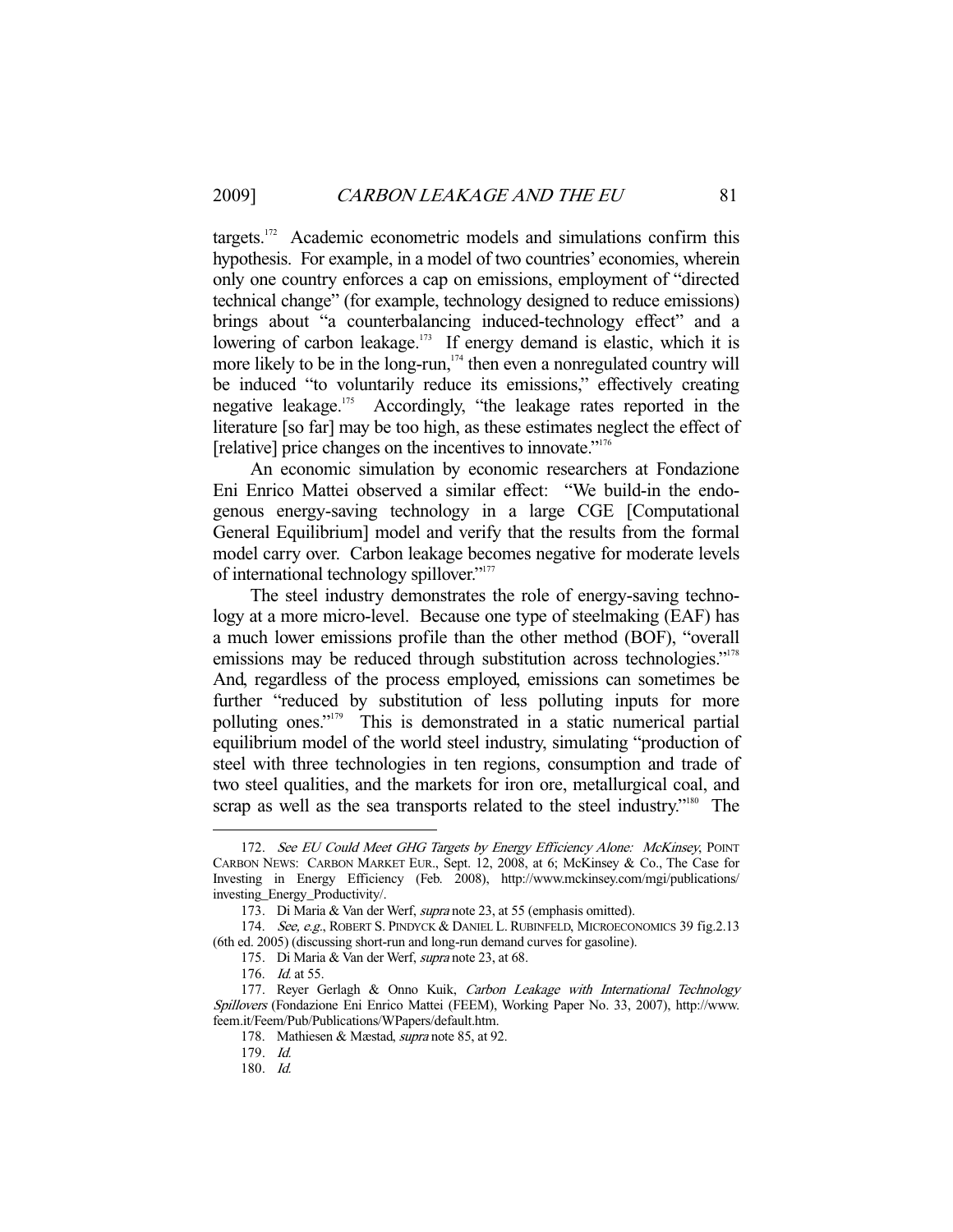model reveals that substitution of steelmaking processes can halve potential carbon leakage from 53% to approximately 26%,<sup>181</sup> and reduced input of coal in the BOF production process "suggest[s] that emissions of carbon dioxide from the steel industry will decline more than twice as much as global steel production."<sup>182</sup>

 According to IPCC, there are enough untapped efficiencies in the steel industry that the cost of abating carbon emissions is likely to be negative, as demonstrated in the following graph:

Figure 21. Industrial energy efficiency costs (US\$/tC)



Top gas recycling blast furnaces, new smelting reduction processes, direct reduction of iron ore, and electrolysis allowing for hydrogen-based steel production are examples of new steel technologies under development by a 48-member consortium of European steel producers, suppliers, research institutes, small and medium businesses, and universities.<sup>183</sup> Likewise, the European Union is sponsoring research that promises 30% to 50% energy efficiency gains in the production of cement through waste reduction; and this technology may be transferable to other energyintensive industries.<sup>184</sup>

 <sup>181.</sup> Id. at 107.

 <sup>182.</sup> Id. at 106.

<sup>183.</sup> José-Lorenzo Vallés, *NMP Research for Emissions Reduction*, EUR. COMMISSION,

Sept. 26, 2008, at 10-14, available at http://ec.europa.eu/environment/climat/emission/pdf/ 5\_future\_tech.pdf.

 <sup>184.</sup> Id. at 17.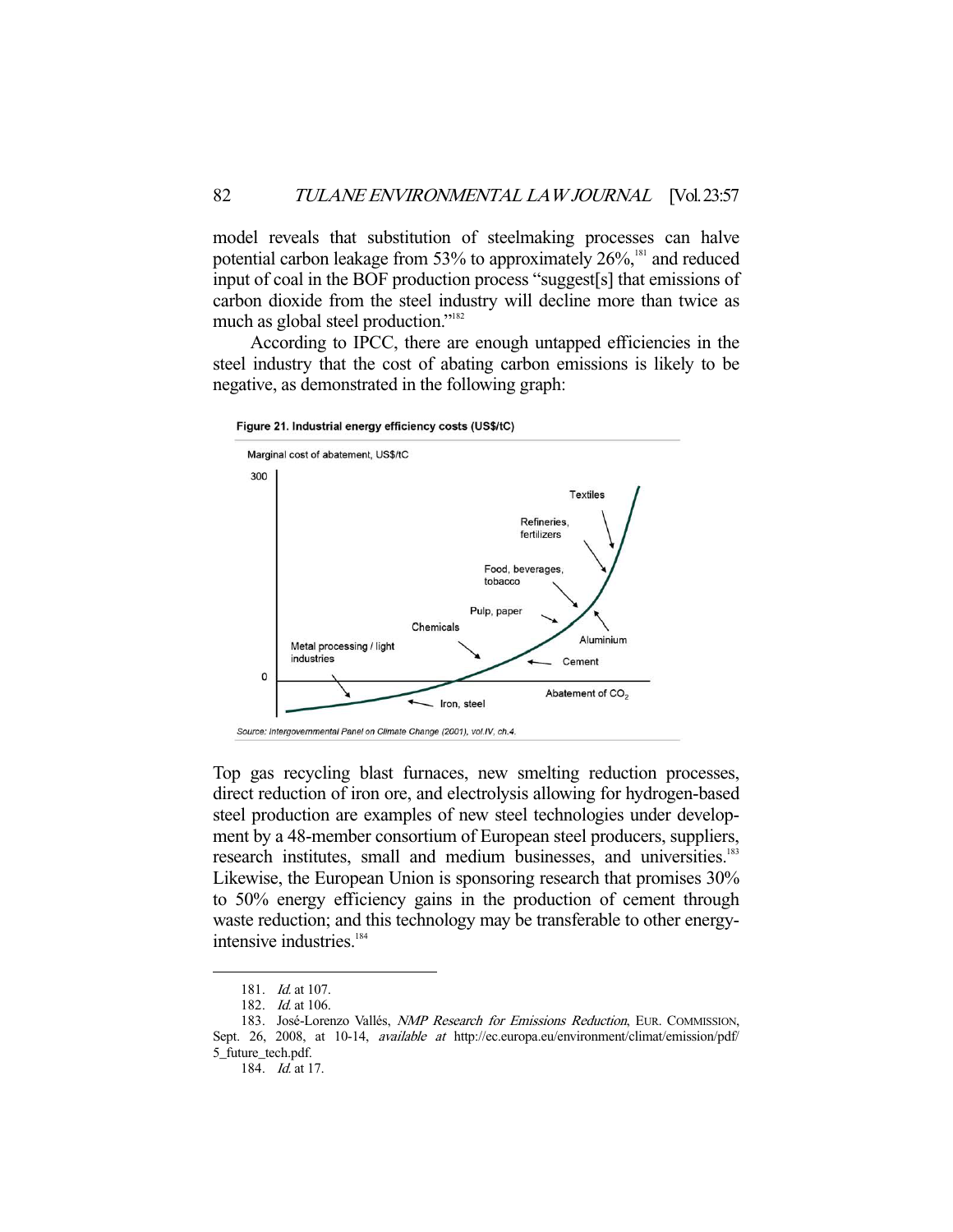As discussed above, new cement technologies hold significant promise for both lower production emissions and the sequestration of emissions from other sources.<sup>185</sup> While beyond the scope of this Article to describe in detail, the International Energy Agency (IEA) has also shown the promise of carbon abatement technology in other sectors, reporting that "there is considerable room for adopting more efficient technologies in buildings, industry and transport."<sup>186</sup> By accelerating the deployment of energy efficiency technologies, the IEA estimates a seventeen to thirty-three percent gain in efficiency by 2050.<sup>187</sup>

## E. Manufacturing in Developing Countries May Still Lower Emissions

 Forecasts of carbon leakage may be based on a faulty assumption that production of energy-intensive products in unregulated countries will inherently be less energy efficient and produce more carbon emissions, essentially forming a "pollution haven."<sup>188</sup> For example, the chief executive officer of European steel producer Corus argues that Chineseproduced steel creates twice as many emissions as European-produced steel due to the use of older equipment in China.<sup>189</sup>

 This perspective neglects the reality that "some countries are currently in the process of making large capital investments in their energy sector (India, China) and hence [would be more likely to adopt clean technology because they] would not have to write off the existing capital stock."190 Developing countries like China may use cleaner or more efficient production methods than the EU for certain commodities.

 On these grounds, Claude Turmes, a Green Party member of the European Parliament, circulated a paper describing EU carbon leakage as a "myth."<sup>191</sup> Turmes argues that energy efficiency performance in energy-

<sup>185.</sup> See supra text accompanying notes 118-119.

<sup>186.</sup> Llewellyn, *supra* note 40, at 28.

<sup>187.</sup> Id. For a description of energy efficiency opportunities in the United States, many of which are replicable in the European Union, see Michael Grunwald, America's Untapped Energy Resource: Boosting Efficiency, TIME, Dec. 31, 2008, http://time.com/time/magazine/article/0. 9171,1869224-1,00.html.

<sup>188.</sup> See, e.g., Jota Ishikawa & Toshihiro Okubo, Greenhouse-Gas Emissions Controls and International Carbon Leakage Through Trade Liberalization 2-4 n.4 (RIETI Discussion Paper Series No. 09-E-008, 2009).

<sup>189.</sup> Tricia Holly Davis, Corus Chief Warns of European Steel Threat, INDEPENDENT, Dec. 14, 2008, http://independent.co.uk/news/business/news/CORUS-we-will-quit-eu-to-avoid-carbonregime-1065639.html.

 <sup>190.</sup> Bartsch, supra note 41, at 18.

<sup>191.</sup> See Turmes, supra note 154, at 1.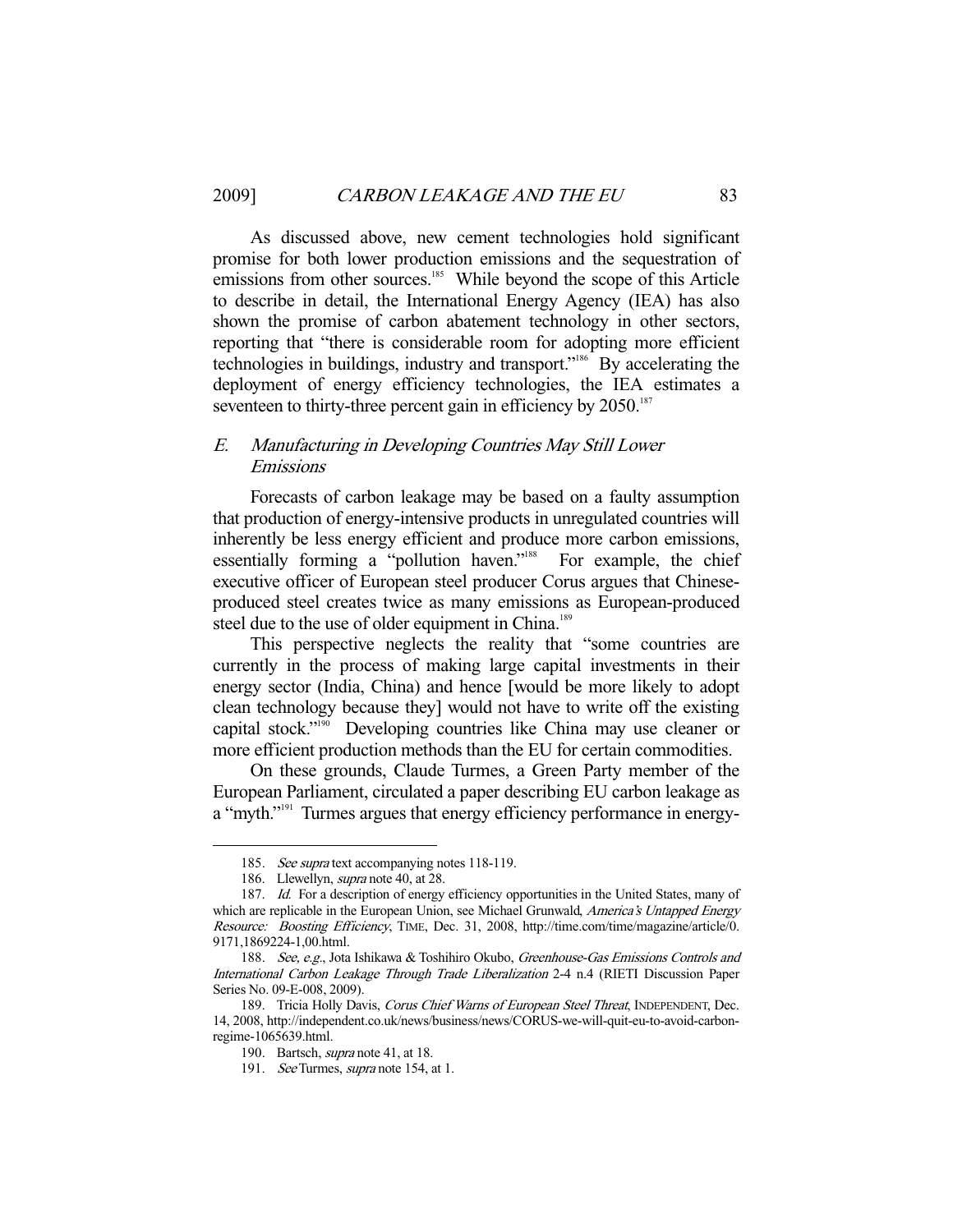intensive industries like steel, cement, and aluminium are actually more stringent outside the European Union.<sup>192</sup> Thus, there are no laxer energy efficiency rules that would give these imported products a competitive advantage over EU producers.

The world's best performing steel plant is in Korea, the world's best cement plant [is] in Brazil, and the world's best primary aluminium plant is in Dubai. And all new investments in the energy intensive industry—in Brazil, in Kazakhstan or in China—are always more energy efficient than old EU production processes.<sup>193</sup>

The World Wildlife Fund confirms this observation, reporting that "the least CO<sub>2</sub>-intensive means of producing steel is located in South Korea, not the EU."<sup>194</sup>

 Many of the investments abroad in new, cleaner technologies are being made by EU companies, such as cement producers, according to the European Commission's Environment Directorate.<sup>195</sup> There is far less likelihood of "competitive disadvantage" stemming from emissions costs in the EU when similar abatement techniques are used elsewhere.<sup>196</sup>

 A look at China's energy sector reveals the need to study developing country industrial practices before assuming they create carbon leakage. A recent comprehensive study of China's electric power sector by a team from MIT revealed "a sizable portion of plants employing state-of-the-art equipment, much of it sourced from global suppliers. Interestingly, some of the newest and most advanced coal combustion technologies [are] currently used in China ...."<sup>197</sup> This includes "technologies for environmental cleanup, most notably those for handling SOx emissions," such as "'clean coal' technologies" and "flue-gas desulfurization ... 'scrubbers.'"198 The MIT team concluded that the incentive to install these technologies was two-fold. First, "some kind of institutional

-

196. EurActiv.com, *supra* note 195.

 <sup>192.</sup> Id. at 1-2.

 <sup>193.</sup> Id.

<sup>194.</sup> Kumar, *supra* note 153, at 7.

 <sup>195.</sup> EurActiv.com, Commission Weighing Up Options on CO2 Border Tax: Interview with Jos Delbeke, Deputy Director General at the Commission's Environment Directorate (Feb. 27, 2008), http://www.euractiv.com/en/climate-change/commission-weighing-options-co2-bordertax/article-170587; see also Bartsch, supra note 41, at 18.

 <sup>197.</sup> EDWARD S. STEINFELD ET AL., CHINA ENERGY GROUP, MASS. INST. TECH. INDUS. PERFORMANCE CTR., GREENER PLANTS, GRAYER SKIES: A REPORT FROM THE FRONT LINES OF CHINA'S ENERGY SECTOR 7 (Aug. 2008), http://web.mit.edu/ipc/publications/pdf/08-003.pdf; Keith Bradsher, *China Outpaces U.S. in Cleaner Coal-Fired Plants*, N.Y. Times, May 11, 2009, at A3.

<sup>198.</sup> Steinfeld et al., *supra* note 197, at 7.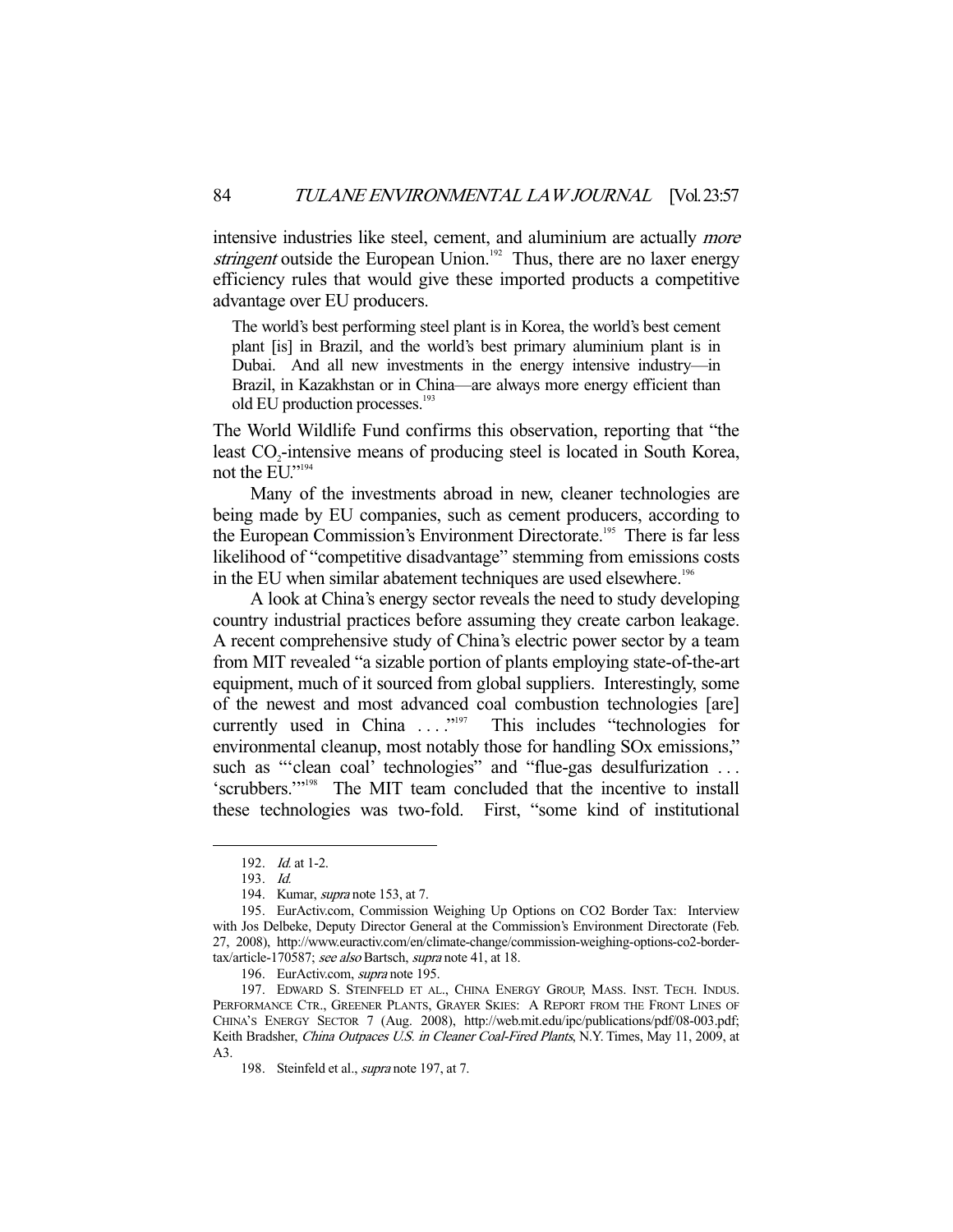pressure exists in the Chinese system to push at least some kinds of power producers to purchase environmental cleanup technologies."<sup>199</sup> Second, "more efficient electric power generating technologies permit less fuel to be burned per unit of electricity produced . . . . Escalating coal prices and mandatory emission control policies clearly serve as an important lever . . . .<sup>2200</sup> China's sheer economy of scale also means that "it can now cost a third less to build an ultra-supercritical power plant [the most efficient type in the world] in China than to build a less efficient coal-fired plant in the United States."201 China's recent economic stimulus package includes "substantial investment in energyefficient transportation and upgrades to improve the efficiency of the electricity transmission network."202

Many "Europeans . . . are . . . surprisingly ill-informed about the rapid changes in Chinese energy and environment policy over the last five years."<sup>203</sup> They are unaware that "China's energy efficiency and pollution-abatement programs have support from industrial planners . . . for an energy policy that emphasizes thrift and the deployment of cutting-edge technology<sup> $204$ </sup> to reduce both energy intensity relative by  $20\%$  and sulfur dioxide and chemical oxygen demand by  $10\%$ <sup>205</sup> China's adoption of these cleaner technologies is likely to continue because it is driven by concerns over energy security. McKinsey & Company reports that "[b]y taking advantage only of currently existing technologies that pay for themselves, China could . . . reduce total energy demand in 2020 by as much as 23 percent [and] cut its projected oil imports by up to 15 percent and its  $CO_2$  emissions by at least 20 percent by 2020."<sup>206</sup>

"China does not want to be an exporter of cement (export tariff)." There are also signs that China is unilaterally discouraging energyintensive exports through elimination of VAT rebates on steel and

 <sup>199.</sup> Id.

<sup>200.</sup> *Id.* at 9.

<sup>201.</sup> Bradsher, *supra* note 197.

<sup>202.</sup> Energy Efficiency Faces Obstacles in China, FORBES.COM, Apr. 30, 2009, available at http://www.forbes.com/2009/04/29/china-energy-efficiency-business-oxford-analytica.html.

<sup>203.</sup> Deborah Seligsohn, *Doing More Than You Think*, CHINA ECON. Q., Sept. 2008, at 21, available at http://pdf.wri.org/ceq\_seligsohn\_doing\_more\_than\_you\_think.pdf.

 <sup>204.</sup> Id.

 <sup>205.</sup> Id.

 <sup>206.</sup> McKinsey & Co., Leapfrogging to Higher Energy Productivity in China (July 2007), available at http://www.mckinsey.com/mgi/publications/leap\_frog/index.asp) (emphasis added).

 <sup>207.</sup> Damien Demailly, CIRED, Presentation at the Climate Strategies Workshop: Preliminary Analysis/Proposal for a Sectoral Agreement: The Case of the Chinese Cement Sector (May 7, 2007).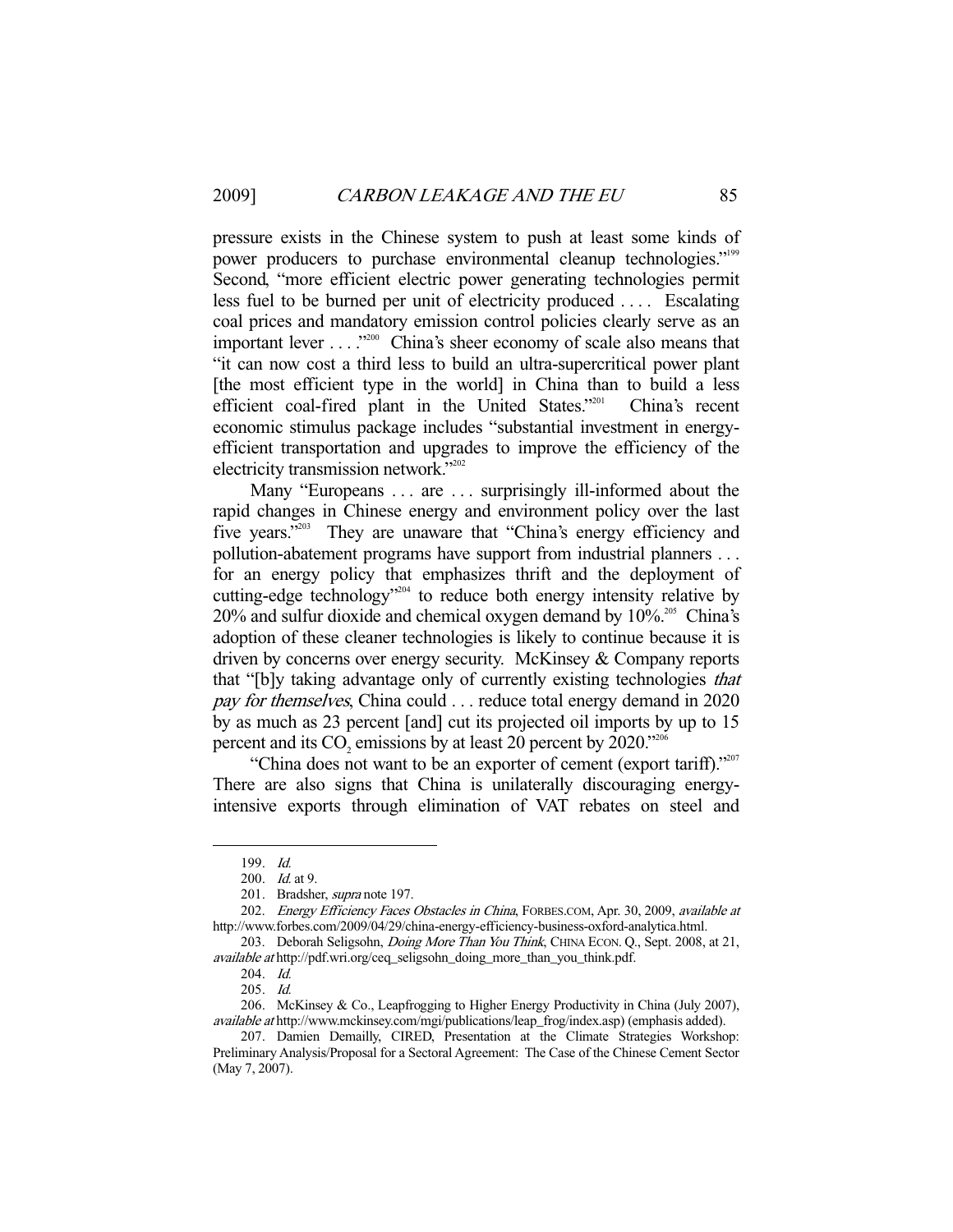cement.<sup>208</sup> Moreover, an export tax was instituted "to discourage cheap, environment-unfriendly production of energy-intensive products for export."<sup>209</sup> To ensure these incentives take hold permanently, China "closed 14.4 gigawatts (gw) of [inefficient] electric power plants, more than 1,000 obsolete cement plants with annual production of 50m tons, and thousands of aluminum, steel, glass and paper factories."<sup>210</sup> The result was a jump from a 1.6% to 3.7% drop in energy intensity that was predicted to drop further in 2008.<sup>211</sup> South Korea appears to be marching along the same path, as it considers a mandatory domestic emissions trading scheme. $212$ 

 These trends suggest that "[i]n the long term, however, the short- to medium-term advantage enjoyed by aluminum producers in lower-cost regions like China, the Middle East, and North Africa will probably fall: the global standardization of carbon costs [and the drive for energy efficiency] will erode margin differentials."<sup>213</sup> An Indian delegate to the climate change meeting in Ghana believes that developing countries are not even the lowest cost producers for many commodities because "[r]ich countries would also have an easier time achieving their emission reductions potentials, thus putting developing states at a competitive disadvantage."<sup>214</sup>

## F. Increased Offshore Production Is Driven by Growth Abroad, Not Leakage

 As discussed above, China, India, and other developing countries are becoming the largest consumers of the most energy-intensive products: cement, steel, aluminium, etc.<sup>215</sup> It is per capita GDP growth that drives cement consumption.<sup>216</sup> Because developing countries have much higher per capita GDP growth, their cement consumption rate will be higher as well. Given their inherent lower labor and transportation costs, most of these commodities will be produced domestically. Due to transportation and labor costs, EU companies would not be cost-

<sup>208.</sup> Seligsohn, *supra* note 203, at 21.

<sup>209.</sup> Llewellyn, *supra* note 40, at 35.

 <sup>210.</sup> Seligsohn, supra note 203, at 23.

 <sup>211.</sup> Id.

 <sup>212.</sup> South Korea To Unveil Low-Carbon Plan in September, TRADING CARBON, Vol. 2, No. 7, Sept. 2008, at 8.

<sup>213.</sup> Brinkman et al., *supra* note 72, at 6.

 <sup>214.</sup> Mayer, supra note 45.

 <sup>215.</sup> See supra Part IV.A.

 <sup>216.</sup> Szabó et al., supra note 93, at 74.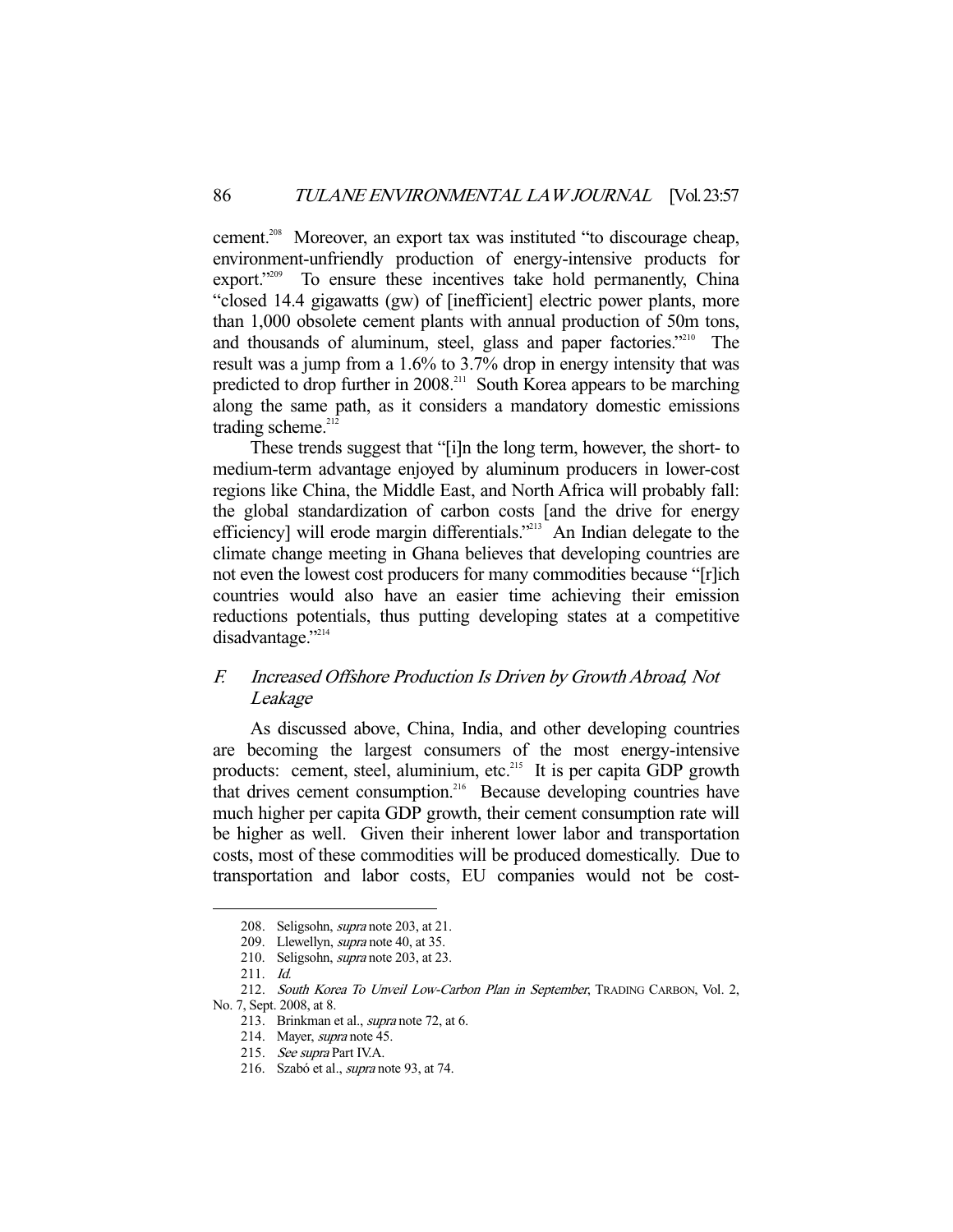competitive in those marketplaces, regardless of carbon pricing. Thus, analyses that forecast EU carbon leakage based on increased production in countries like China and India are misleading because such increases will occur regardless of EU emissions regulations.

## VI. OTHER REASONS FOR CAUTION IN CREATING POLICIES TO ADDRESS CARBON LEAKAGE

## A. Carbon Leakage Is Often Addressed with Unnecessarily Blunt **Policies**

 The most common method of responding to carbon leakage has been to grant potentially affected industries free carbon emissions allowances, under the theory that these allowances will offset higher energy costs and/or enable these industries to more effectively compete with competitors abroad who have no emissions restrictions.<sup>217</sup> Indeed, this approach is under consideration in the EU. By December 2009, the European Commission will decide which industry sectors will be eligible for free emissions allowances based on guidelines announced in December 2008<sup>218</sup> This will be followed by an analytical report to be delivered by the Commission to the European Parliament in June 2010, reflecting the impact of international climate change negotiations in Copenhagen.<sup>219</sup> The EU has promised free emissions allowances to industries and subsectors exposed to a significant risk of carbon leakage, provided that they adopt "the best technology available" to reduce emissions.<sup>220</sup> While many industries aspire to receive these free emission credits, it is unclear how many will qualify. The benchmarks for the required technological measures will initially be derived from the

<sup>217.</sup> Stephen Gardner, EU ETS: The Winners and Losers of EU Carbon Trading, CLIMATECHANGECORP.COM, Sept. 22, 2008, http://www.climatechangecorp.com/content.asp? ContentID=5654.

 <sup>218.</sup> EurActiv.com, 'Carbon Leakage': A Challenge for EU Industry (Jan. 27, 2009), http://www.euractiv.com/eu/climate-change/carbon-leakage-challenge-eu-industry/article-176591 [hereinafter EurActiv.com (Jan. 27, 2009)]; Memorandum from General Secretariat of the Council to Delegations of Energy and Climate Change (Dec. 12, 2008); European Comm'n, Carbon Leakage, http://ec.europa.eu/environment/climat/emission/carbon\_en.htm (last visited Aug. 30, 2009); EurActiv.com, Commission Services Paper on Energy Intensive Industries Exposed to Significant Risk of Carbon Leakage: Approach Used and State of Play, http://www.euractiv.com/29/images/Comm%20paper%20carbon%20leakage%20180908\_tcm29- 175576.doc (last visited Aug. 30, 2009).

 <sup>219.</sup> EurActiv.com (Jan. 27, 2009), supra note 218.

 <sup>220.</sup> Memorandum from General Secretariat of the Council to Delegations of Energy and Climate Change, supra note 218.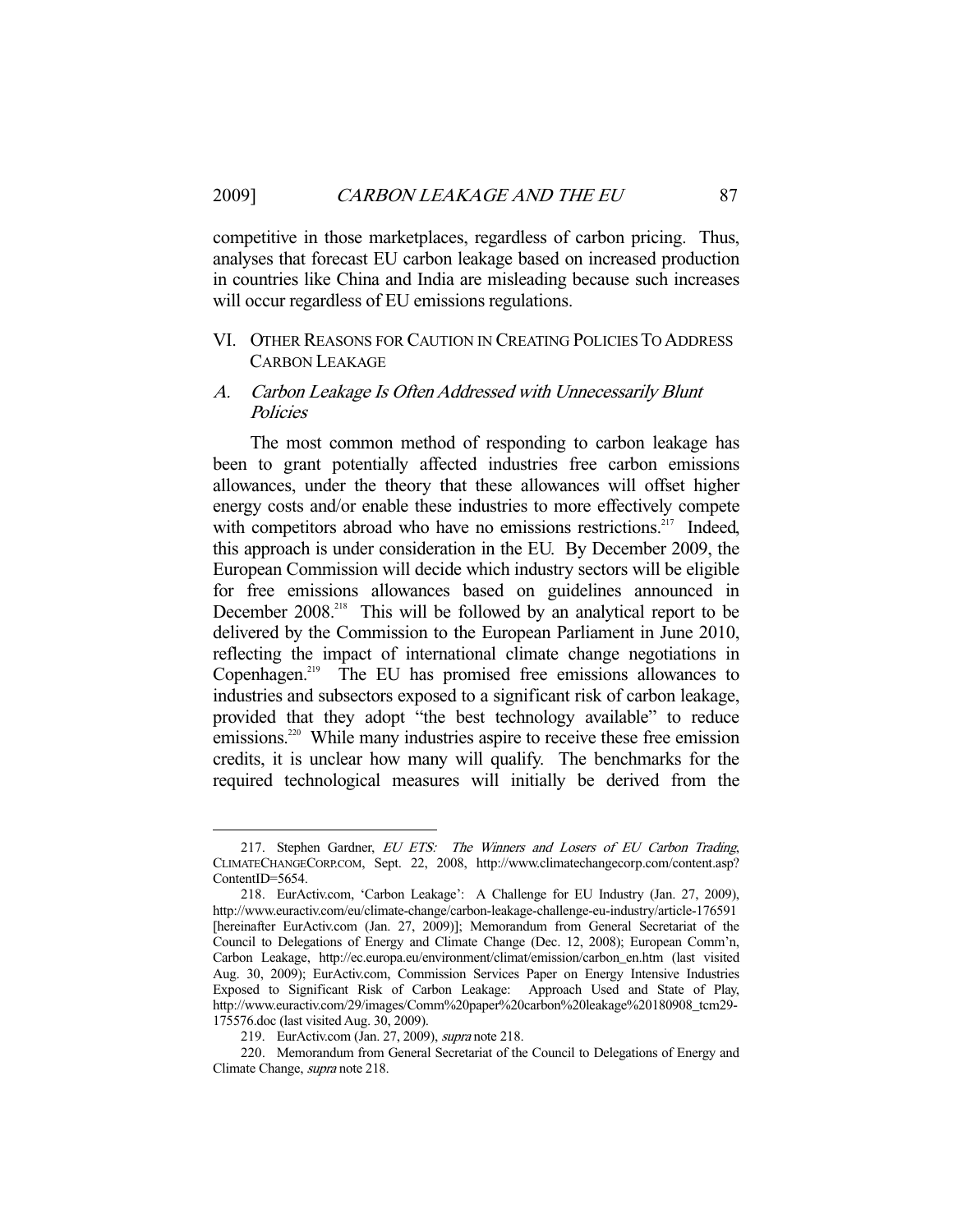average performance of the 10% most efficient installations in that industry.<sup>22</sup>

 According to the recent European Council compromise, denounced by environmental groups, $^{222}$  the threshold for exposure to carbon leakage is that implementation of the next phase of EU ETS cause the industry's direct and indirect costs to rise by greater than 5%, and offshore imports into the EU combined with exports from the EU exceed 10% of the EU market size for that industry.<sup>223</sup> Industries facing a 30% cost increase or  $30\%$  of their market exposed to foreign competition may also qualify.<sup>224</sup> As of April 2009, only three industrial sectors had been identified that "are above  $30\%$  CO<sub>2</sub> cost with respect to" their Gross Value Add: Coke Oven Products, Cement, and Lime.<sup>225</sup> Meanwhile, only seven sectors get over  $5\%$  CO<sub>2</sub> cost due to indirect cost, such as increased electricity prices for the manufacture of paper, starches, and bricks, and the quarrying of limestone, gypsum, and chalk.<sup>226</sup> These allowances are to be provided regardless of any qualitative analysis indicating "market characteristics [that] could demonstrate a sector's ability to pass on the cost."<sup>227</sup>

 In short, only industries facing much higher costs as a result of purchasing emission allowances, major international competition, or some combination of the two, will qualify for free emissions in response

 <sup>221.</sup> Damien Meadows, DG Environment, European Comm'n, The EU Emissions Trading System—A Driver for a Low-Carbon Economy, Address at the European Sustainable Energy Policy Seminar slide 7 (Apr. 28, 2009), *available at* http://www.inforse.org/europe/seminar09 BXL.htm.

 <sup>222.</sup> EurActiv.com, Industry 'Encouraged' by EU Climate Deal (Dec. 16, 2008), http:// www.euractiv.com/eu/climate\_change/industry\_encouraged\_eu\_climate\_deal/article\_178106; Joint Press Release, Friends of the Earth Europe et al., Shame on EU 'Leaders': Call on the European Parliament To Reject Today's Deal on Effort Sharing (Dec. 12, 2008).

<sup>223.</sup> Meadows, *supra* note 221, slide 8; Auctioning Under Cap and Trade: Design, Participation and Distribution of Revenues: Hearing Before the S. Comm. On Finance, 111th Cong. 10 (2009) (statement of Jos Delbeke, Deputy Director-General, Directorate General for Environment, European Commission) [hereinafter Auctioning Under Cap and Trade], available at http://www.finance.senate.gov/hearings/testimony/2009test/050709jdtest.pdf.

<sup>224.</sup> Auctioning Under Cap and Trade, supra note 223, at 10.

 <sup>225.</sup> Marek Prezeor et al., Identifying Sectors Deemed To Be Exposed to a Significant Risk of Carbon Leakage: Direct CO2 Cost Calculation and Preliminary Results, Presentation of the European Commission, DG ENTR B.1, Ad Hoc Meeting of the ECCP Working Group in Emissions Trading on Carbon Leakage 12 (Brussels Apr. 29, 2009).

 <sup>226.</sup> Marek Prezeor et al., Identifying Sectors Deemed To Be Exposed to a Significant Risk of Carbon Leakage: Indirect CO2 Cost Calculation and Preliminary Results, Presentation of European Commission, DG ENTR B.1, Ad Hoc Meeting of the ECCP Working Group in Emissions Trading on Carbon Leakage 9 (Brussels Apr. 29, 2009).

 <sup>227.</sup> Report of the Ad-Hoc Stakeholders Meeting of the ECCP Working Group on ETS on Carbon Leakage and Benchmarking (Mar. 30, 2009), available at http://ec.europa.eu/ environment/climat/emission/pdf/093003finrep.pdf.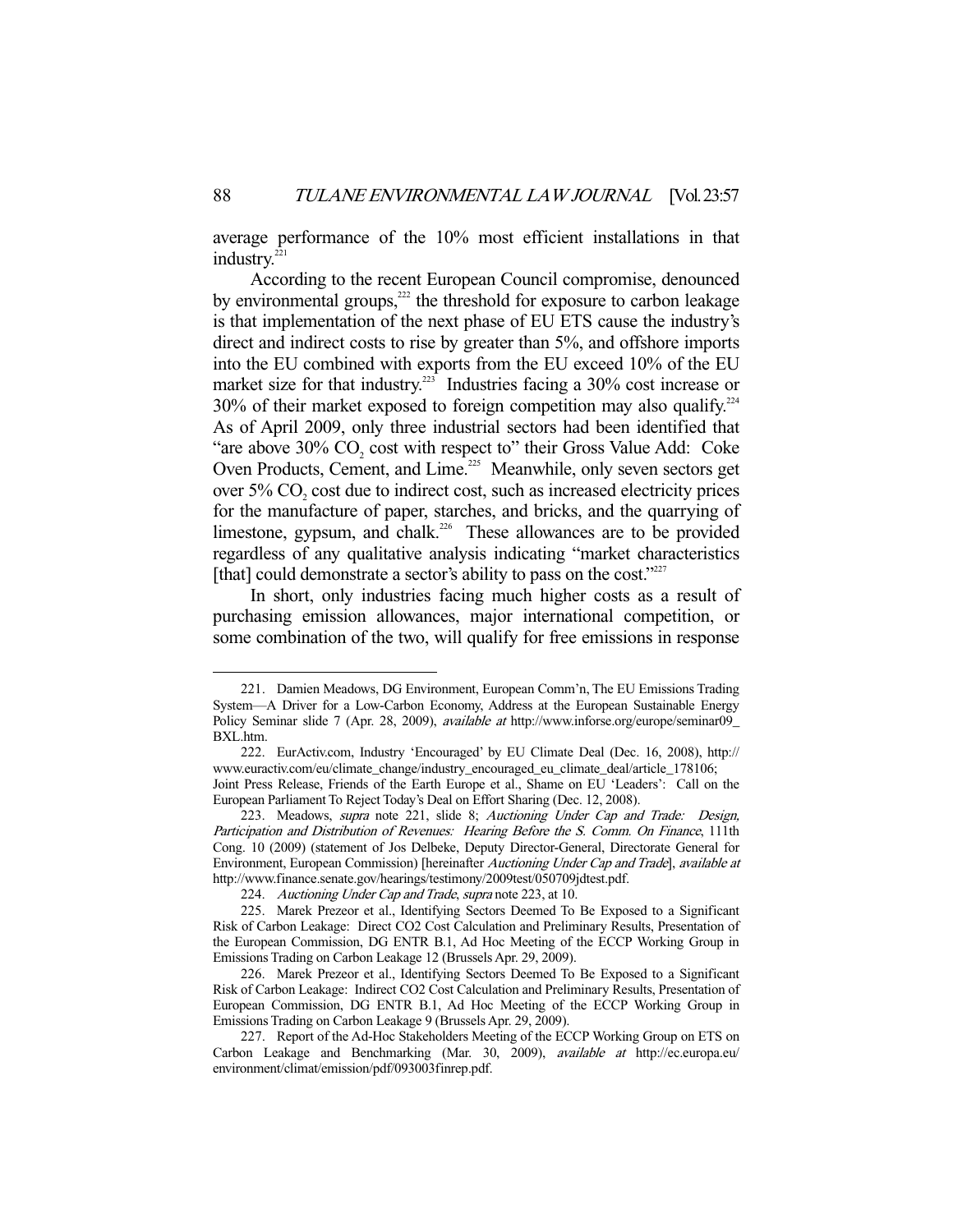to carbon leakage. Nonetheless, providing free emissions credits is a flawed approach because it fails to put a price on carbon.<sup>228</sup> As a result, companies and industries granted free allowances do not consider the cost of emissions in their own calculations and continue to fill the air with greenhouse gases, as if no emissions cap existed. In the case of the European utility industries, they generated "windfall profits" by selling the free allowances, $229$  while the government loses revenue and "misallocate[es] ... productive resources."<sup>230</sup> Likewise, econometric simulations of the EU cement industry suggest that the industry will use its market power to charge its customers for emissions, regardless its receipt of free credits, because these credits could otherwise be sold.<sup>231</sup>

 Price signaling created by selling credits, by contrast, forces emitters to "internalize the cost of GHG emissions into the decisionmaking process of governments, corporations, and—eventually individuals."232 Such signaling is essential to "a desirable restructuring of the domestic economy toward less polluting activities."233 Price signals create "incentives for the use and innovation of more carbon efficient technologies, and induces substitution towards lower carbon fuels, products and services by industry and final consumers."<sup>234</sup>

## B. Carbon Leakage Will Only Occur If No Global Climate Deal Is Reached

 It is essential to "factor in the impact of an international climate treaty expected to be adopted in Copenhagen" before addressing any prospective carbon leakage claims.<sup>235</sup> Such an agreement would blunt the criticism that producers in China, India, and elsewhere are succeeding

<sup>228.</sup> Green Groups, Academics Call for Increased Auctioning in EU ETS, POINTCARBON NEWS, July 9, 2007, http://www.pointcarbon.com/news/1.257016.

<sup>229.</sup> Id.; Julia Reinaud, Trade, Competitiveness and Carbon Leakage: Challenges and Opportunities 12 (Energy, Environment and Development Programme Paper 09/01, 2009) (on file with Chatham House).

 <sup>230.</sup> COMM'N ON SUSTAINABLE DEV., UNITED NATIONS, RESEARCH ON LINKAGES BETWEEN TRADE, ENVIRONMENT AND SUSTAINABLE DEVELOPMENT  $\S II(A)(15)$  (1999), *available at* http://un.org/documents/ecosoc/ch17/1996/background/ech171996-bp22.htm.

<sup>231.</sup> Ponssard, *supra* note 112, at 1 (noting that EU cement firms "would take the CO<sub>2</sub> price as an opportunity cost" when calculating their pricing).

<sup>232.</sup> LABATT & WHITE, *supra* note 9, at 148.

 <sup>233.</sup> Ottar Mæstad, Allocation of Emission Permits with Leakage Through Capital Markets, 29 RESOURCE & ENERGY ECON. 40, 42 (2007).

 <sup>234.</sup> KARSTEN NEUHOFF,TACKLING CARBON: HOW TO PRICE CARBON FOR CLIMATE POLICY 5 (2008), available at http://www.eprg.group.cam.ac.uk/wp-content/uploads/2009/03/tacklingcarbon\_final\_3009082.pdf.

<sup>235.</sup> ENDS Europe Daily, supra note 36.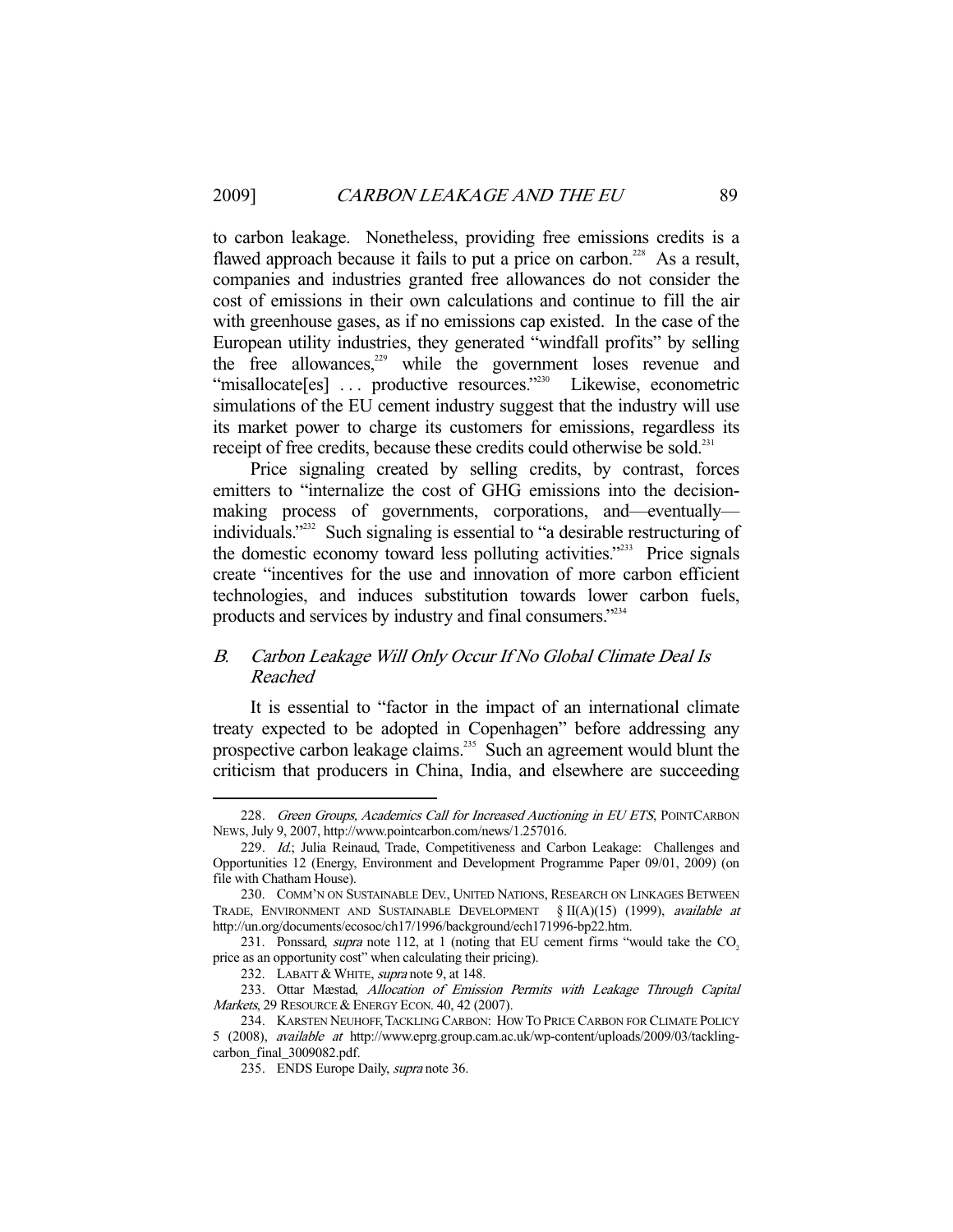solely due to unregulated emissions in their market. Less or "[n]o emissions leakage occurs with full international participation" in a new emissions reduction regime.<sup>236</sup> Several of the EU's largest trading partners for its emissions-intensive industries are Turkey, the United States, Norway, and Switzerland.<sup>237</sup> There is a significant possibility that some of these countries will ultimately take part in the EU ETS. For example, Turkey would be bound by the EU ETS if it succeeded in its quest to join the EU, while Switzerland and Norway may create a link with the EU ETS. Meanwhile, in the United States the Regional Greenhouse Gas Initiative and Western Climate Initiative are moving forward, as well as pending federal climate change legislation.<sup>238</sup>

 Likewise, worldwide industry sectoral agreements need to be considered before concluding that leakage is inevitable.<sup>239</sup> For example, the World Steel Association reports that "[s]teel companies are committed to reduc[ing]  $CO<sub>2</sub>$  emissions per tonne of steel produced worldwide" and plans to have a more unified sector that "is supported by its members in both . . . developed and developing countries[,] including China, which accounts for nearly  $50\%$  of total steelmaking CO<sub>2</sub> emissions."<sup>240</sup> Such sectoral agreements have the potential to supersede the need for policymakers to develop a carbon leakage policy for that industry.

#### C. An Economic Slowdown Creates an Emissions Slowdown

 As the world economy slows, there is scant need to open new manufacturing plants of any type, which should slow leakage considerably. For example, German utility company RWE announced that it will not build new coal and lignite-fired power plants in Western Europe "until power prices are high enough,"<sup>241</sup> due to the rules governing the European Union's carbon dioxide emissions trading scheme. Even China, the epicenter of world production, has reduced its

 <sup>236.</sup> Christa S. Clapp, OECD Environment Directorate Presentation at OECD Side Event at UNFCCC, Addressing Carbon Leakage Concerns: Recent US Analysis 5, 9 (Apr. 7, 2009).

 <sup>237.</sup> Dröge, supra note 51, at 22.

 <sup>238.</sup> See Darren Samuelsohn, Boxer, Kerry Set To Introduce Climate Bill in Senate, N.Y. TIMES, Sept. 28, 2009, www.nytimes.com/cwire/2009/09/28/28climatewire-boxer-kerry-set-tointroduce-climate-bill-in-43844.html.

<sup>239.</sup> Reinaud, *supra* note 229, at 17-18.

 <sup>240.</sup> WORLD STEEL ASS'N, supra note 40, at 10.

<sup>241.</sup> RWE: No New Coal Plants in Western Europe, Looks East, POWER ENGINEERING INT'L, Jan. 21, 2009, available at http://pepei.pennnet.com/articles/Online\_SubCategory.cfm (search "no new coal plants").